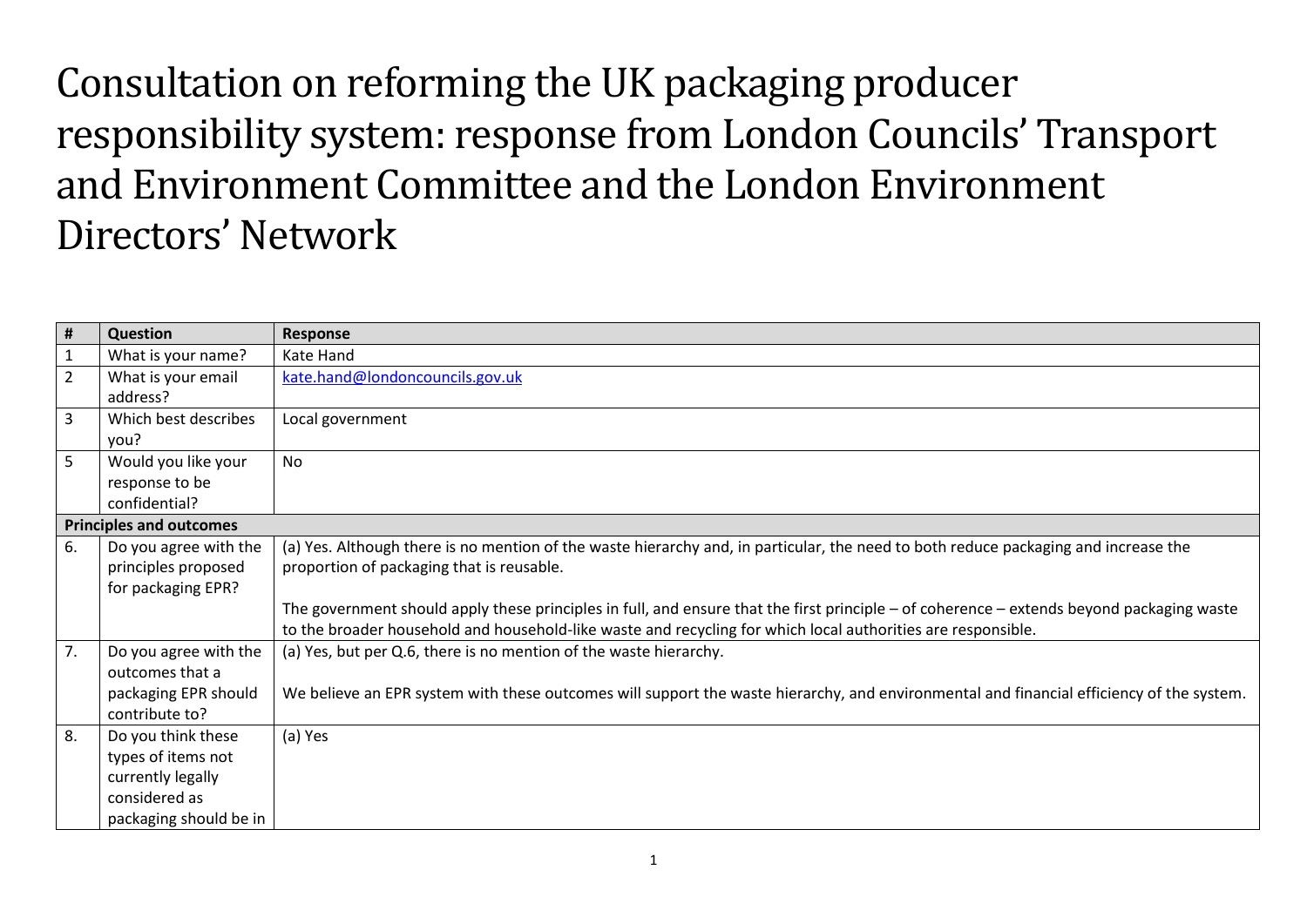|     | scope of the new                                |                                                                                                                                                                                                                                                                                                                                                                                                                                                                       |
|-----|-------------------------------------------------|-----------------------------------------------------------------------------------------------------------------------------------------------------------------------------------------------------------------------------------------------------------------------------------------------------------------------------------------------------------------------------------------------------------------------------------------------------------------------|
|     | packaging EPR                                   |                                                                                                                                                                                                                                                                                                                                                                                                                                                                       |
|     | system?                                         |                                                                                                                                                                                                                                                                                                                                                                                                                                                                       |
|     | <b>Full net cost recovery</b>                   |                                                                                                                                                                                                                                                                                                                                                                                                                                                                       |
| 10. | Do you agree with our<br>definition of full net | (a) No - it does not fulfil the polluter pays principle                                                                                                                                                                                                                                                                                                                                                                                                               |
|     | cost recovery?                                  | We welcome much of this definition, but it currently only focuses on direct operational costs. In practice, there is rather more to delivering<br>a successful waste management system, and in order to fulfil the polluter pays principle the definition must cover the following:                                                                                                                                                                                   |
|     |                                                 | <b>Operational costs</b>                                                                                                                                                                                                                                                                                                                                                                                                                                              |
|     |                                                 | Collection of packaging in the residual and recycling streams, and from street litter bins<br>$\bullet$                                                                                                                                                                                                                                                                                                                                                               |
|     |                                                 | A proportionate share of the cost of street cleansing, carried out to a high standard                                                                                                                                                                                                                                                                                                                                                                                 |
|     |                                                 | Treatment of packaging (residual waste treatment, sorting of recycling), along with any intermediate transport of material<br>A share of depots and facility running costs, vehicle maintenance                                                                                                                                                                                                                                                                       |
|     |                                                 | A share of corporate overheads consumed by operating the service<br>$\bullet$                                                                                                                                                                                                                                                                                                                                                                                         |
|     |                                                 |                                                                                                                                                                                                                                                                                                                                                                                                                                                                       |
|     |                                                 | <b>Supporting services</b>                                                                                                                                                                                                                                                                                                                                                                                                                                            |
|     |                                                 | Surveys necessary for efficient delivery of services and the fair flow of funding, such as waste composition analysis<br>$\bullet$                                                                                                                                                                                                                                                                                                                                    |
|     |                                                 | Communications - at the level necessary to achieve the required behaviour from local residents                                                                                                                                                                                                                                                                                                                                                                        |
|     |                                                 | <b>Enforcement costs</b>                                                                                                                                                                                                                                                                                                                                                                                                                                              |
|     |                                                 | Efficiency reviews to ensure that services are run at the lowest necessary cost                                                                                                                                                                                                                                                                                                                                                                                       |
|     |                                                 | Performance incentives to encourage:                                                                                                                                                                                                                                                                                                                                                                                                                                  |
|     |                                                 | o A high recycling rate                                                                                                                                                                                                                                                                                                                                                                                                                                               |
|     |                                                 | High recycling quality<br>$\circ$                                                                                                                                                                                                                                                                                                                                                                                                                                     |
|     |                                                 | The costs of the system should be net of the value realised from the sale of recyclate (less any cost of sales).                                                                                                                                                                                                                                                                                                                                                      |
|     |                                                 | Furthermore, as stated in our response to Q26, the assessment of costs based on the application of a limited range of rurality/deprivation<br>based classifications is problematic. The assessment of full net cost recovery needs to be weighted for local circumstances and not rely on<br>the assessor/reviewer to join these up (i.e. the solution should be formula and criteria based, but sufficiently sophisticated and granular to<br>ensure fair outcomes). |
| 11. | Do you agree that                               | (a) Yes; this fulfils the polluter pays principle and should provide fair cost recovery for local authorities.                                                                                                                                                                                                                                                                                                                                                        |
|     | producers should be                             |                                                                                                                                                                                                                                                                                                                                                                                                                                                                       |
|     | required to fund the                            | In our view, the packaging industry itself is best placed to control the sale of recyclate, so that it can satisfy itself that the best value is being                                                                                                                                                                                                                                                                                                                |
|     | costs of collecting and                         | realised from the material - and to incentivise the industry to grow the market for recyclate to help to create secure outlets and to                                                                                                                                                                                                                                                                                                                                 |
|     | managing household                              | maintain its value. Ultimately, this would be our preferred model, subject to suitable transitional arrangements to allow local authorities                                                                                                                                                                                                                                                                                                                           |
|     | and household-like                              | fulfil (or exit) their current contractual obligations.                                                                                                                                                                                                                                                                                                                                                                                                               |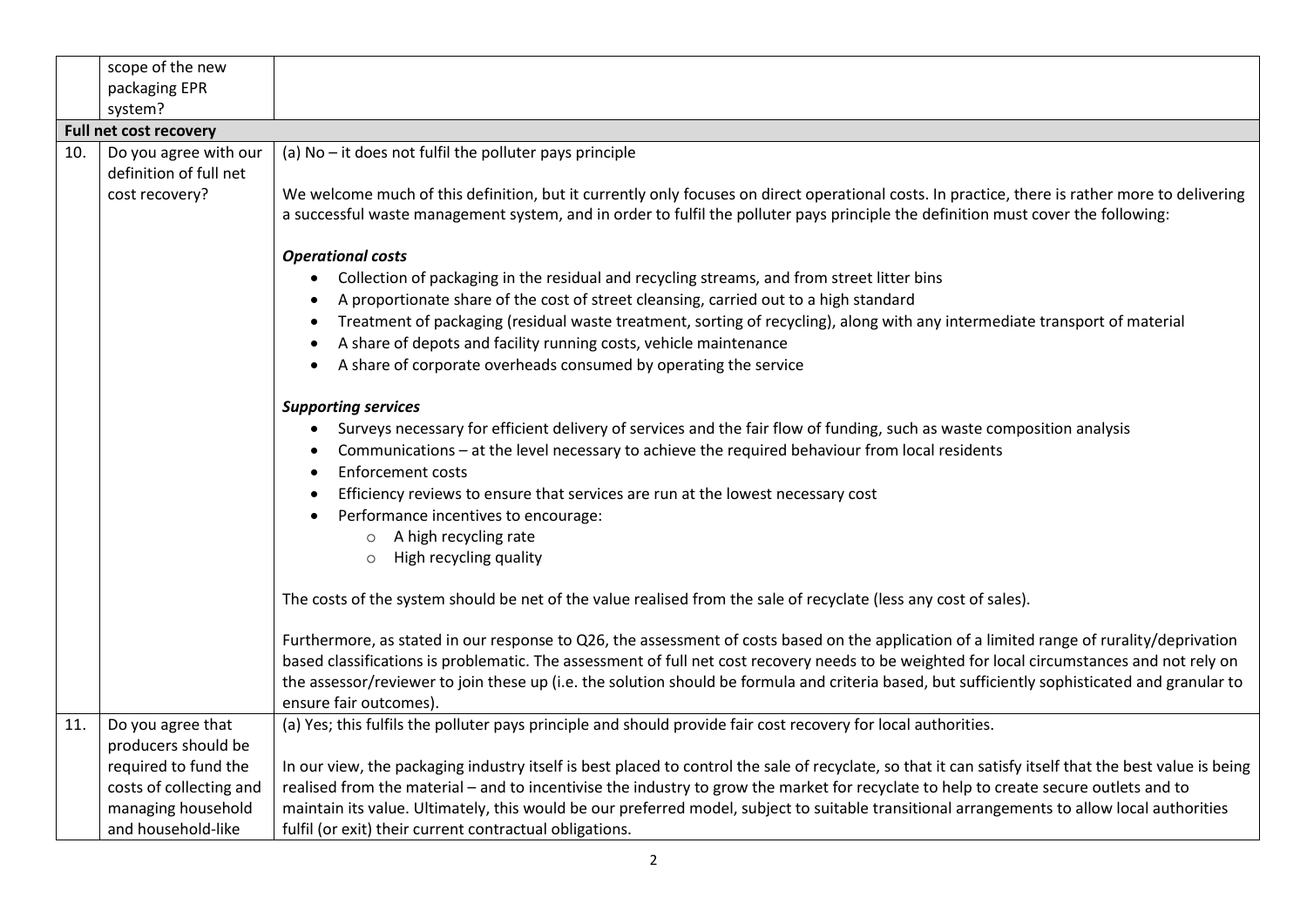|     | packaging waste, i.e.   |                                                                                                                                                                                                                                                                                 |
|-----|-------------------------|---------------------------------------------------------------------------------------------------------------------------------------------------------------------------------------------------------------------------------------------------------------------------------|
|     | all consumer facing     | In view of the recent adoption of the Single Use Plastics Directive, which will introduce EPR for an additional range of commonly littered                                                                                                                                      |
|     | packaging?              | items, including crisp packets, sweet wrappers, cigarette butts and food containers (e.g. take-away restaurant packaging), we are                                                                                                                                               |
|     |                         | concerned that the Government may be missing an opportunity to bring together all of the changes that will advance the polluter pays                                                                                                                                            |
|     |                         | principle in a single tranche. Doing so would enable a single transformation to take place, particularly for services such as street cleansing,                                                                                                                                 |
|     |                         | rather than there being two successive (and closely spaced) change programmes for local authorities to contend with.                                                                                                                                                            |
| 13. | We would welcome        | (a) Yes                                                                                                                                                                                                                                                                         |
|     | your views on           |                                                                                                                                                                                                                                                                                 |
|     | whether or not          | Packaging materials may end up in either scheme, and if items within scope of DRS are not returned to collection points, local authorities                                                                                                                                      |
|     | producers subject to    | will continue to foot the cost for disposing of these items either through recycling collection or litter and cleansing activities.                                                                                                                                             |
|     | any DRS should also     |                                                                                                                                                                                                                                                                                 |
|     | be obligated under a    | In some cases, it may be possible for authorities to redeem the deposits and thereby cover their collection costs. We argue that local                                                                                                                                          |
|     | packaging EPR system    | authorities should be allowed to do this, and where redeemed deposits exceed costs, this sum might reasonably be deducted from the net                                                                                                                                          |
|     | for the same            | cost calculation under the EPR scheme. However, it may not always be possible to redeem deposits, and the deposits may not be sufficient                                                                                                                                        |
|     | packaging items         | to cover costs. Items subject to a DRS should also therefore be subject to EPR, in proportion to the extent to which those items are not                                                                                                                                        |
|     |                         | captured through the DRS. This will help to ensure that the principle of full net cost recovery is maintained.                                                                                                                                                                  |
|     | <b>Packaging design</b> |                                                                                                                                                                                                                                                                                 |
| 14. | Do you agree with the   | (a) Yes                                                                                                                                                                                                                                                                         |
|     | development of an       |                                                                                                                                                                                                                                                                                 |
|     | 'approved list' of      | We recognise the attraction of developing a list of types of packaging that are recyclable. Producers will have a strong interest in ensuring                                                                                                                                   |
|     | recyclable packaging    | that their packaging is classed as recyclable, in order to avoid the much higher costs that are likely to be associated with non-recyclable                                                                                                                                     |
|     | to underpin the         | material. However, there are many types of packaging that do not fall within the list of core dry recycling materials that local authorities                                                                                                                                    |
|     | setting of either       | are to be required to collect. If producers wish to ensure that their packaging can be recycled, the most economical way for them to do this                                                                                                                                    |
|     | modulated fee rates     | will be ensure that councils are funded to collect them, and that recycling infrastructure is put in place. Items such as cartons, which are                                                                                                                                    |
|     | or deposits?            | collected by some (but far from all) authorities, would be a prime example.                                                                                                                                                                                                     |
|     |                         |                                                                                                                                                                                                                                                                                 |
|     |                         | We therefore call on the Government to facilitate discussion between local authorities and producers to ensure that there is a co-ordinated                                                                                                                                     |
|     |                         | approach in the period through to 2023, so that council services are in a position to respond to producers' requirements at the point when<br>the new EPR system comes into effect. That will ensure that recycling performance is not held back through a lack of integration. |
|     |                         |                                                                                                                                                                                                                                                                                 |
|     |                         | We note the government, local authorities and producers will need to work together to ensure that the infrastructure exists to collection,                                                                                                                                      |
|     |                         | treat, transfer and reprocess products classed as recyclable. This should include discussions over the transition period into EPR, to ensure                                                                                                                                    |
|     |                         | that that council services are in a position to respond to producers' requirements at the point when the new EPR system comes into effect.                                                                                                                                      |
|     |                         | That will ensure that recycling performance is not held back through a lack of integration. Government should also consider the impact of                                                                                                                                       |
|     |                         | its wider policies on stimulating end markets, to maintain the market for these recyclable products.                                                                                                                                                                            |
|     |                         |                                                                                                                                                                                                                                                                                 |
|     |                         |                                                                                                                                                                                                                                                                                 |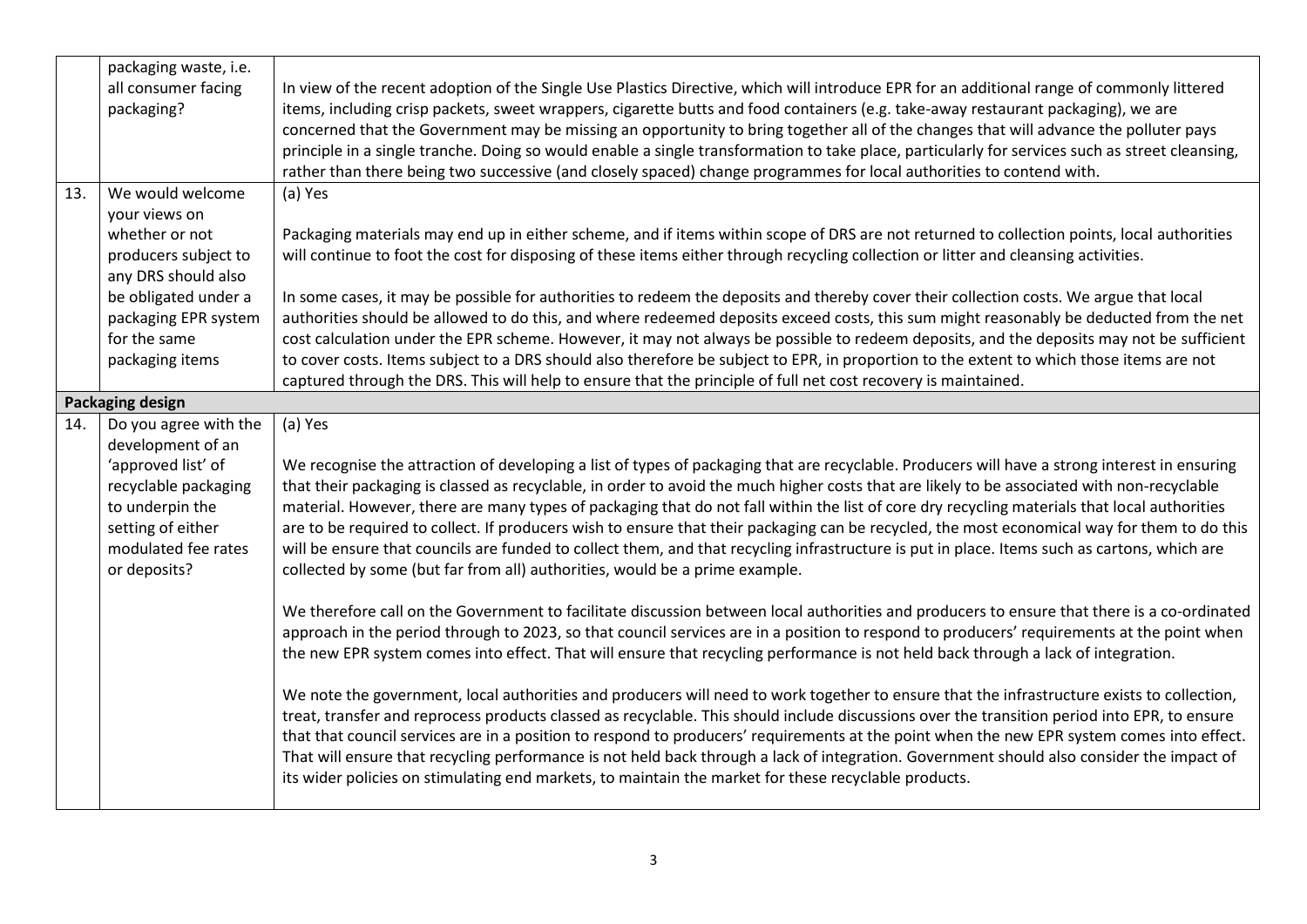|     |                            | We also note that clear explanations will be required as to the role of cost effectiveness in what 'is' or 'isn't' recyclable, as this is often a |
|-----|----------------------------|---------------------------------------------------------------------------------------------------------------------------------------------------|
|     |                            | subject of understandable confusion to residents.                                                                                                 |
|     |                            |                                                                                                                                                   |
|     |                            | The modulated fee system should account for packaging that is reusable and reused to encourage greater reuse of packaging.                        |
| 17. | Do you agree that the      | (a) Yes, as this will drive reduced environmental impacts from our waste and resources consumption.                                               |
|     | deposit approach           |                                                                                                                                                   |
|     | should be designed to      |                                                                                                                                                   |
|     | incentivise more           |                                                                                                                                                   |
|     | closed loop recycling?     |                                                                                                                                                   |
|     | <b>Obligated producers</b> |                                                                                                                                                   |
| 18. | What do you consider       | (a) Brand owner                                                                                                                                   |
|     | to be the most             |                                                                                                                                                   |
|     | appropriate approach       | We believe that this will send the clearest price signal to the market, and thus achieve the most cost effective and environmentally sound        |
|     | to a single point of       | outcomes. Many retailers will also be brand owners for their own products in any event.                                                           |
|     | compliance, the            |                                                                                                                                                   |
|     | Brand-owner or the         |                                                                                                                                                   |
|     | Seller approach?           |                                                                                                                                                   |
| 19. | If a single point of       | (b) Retained and wholesalers and direct-to-retail sellers take on the obligation of those below the threshold                                     |
|     | compliance approach        |                                                                                                                                                   |
|     | was adopted, do you        |                                                                                                                                                   |
|     | think the de-minimis       |                                                                                                                                                   |
|     | should be:                 |                                                                                                                                                   |
|     | (a) Replaced with a        |                                                                                                                                                   |
|     | lower turnover             |                                                                                                                                                   |
|     | threshold?                 |                                                                                                                                                   |
|     | (b) Retained and           |                                                                                                                                                   |
|     | wholesalers and            |                                                                                                                                                   |
|     | direct-to-retail sellers   |                                                                                                                                                   |
|     | take on the obligation     |                                                                                                                                                   |
|     | of those below the         |                                                                                                                                                   |
|     | threshold?                 |                                                                                                                                                   |
|     | (c) Other, please state    |                                                                                                                                                   |
|     | (d) Don't know             |                                                                                                                                                   |
| 20. | Should small cafés and     | $(b)$ No                                                                                                                                          |
|     | restaurants selling        |                                                                                                                                                   |
|     | takeaway food and          | Option B under brand-owners as the single point of compliance should be introduced, such as that wholesalers and direct-to-retail sellers         |
|     | drinks whose               | of unfilled packaging are obligated.                                                                                                              |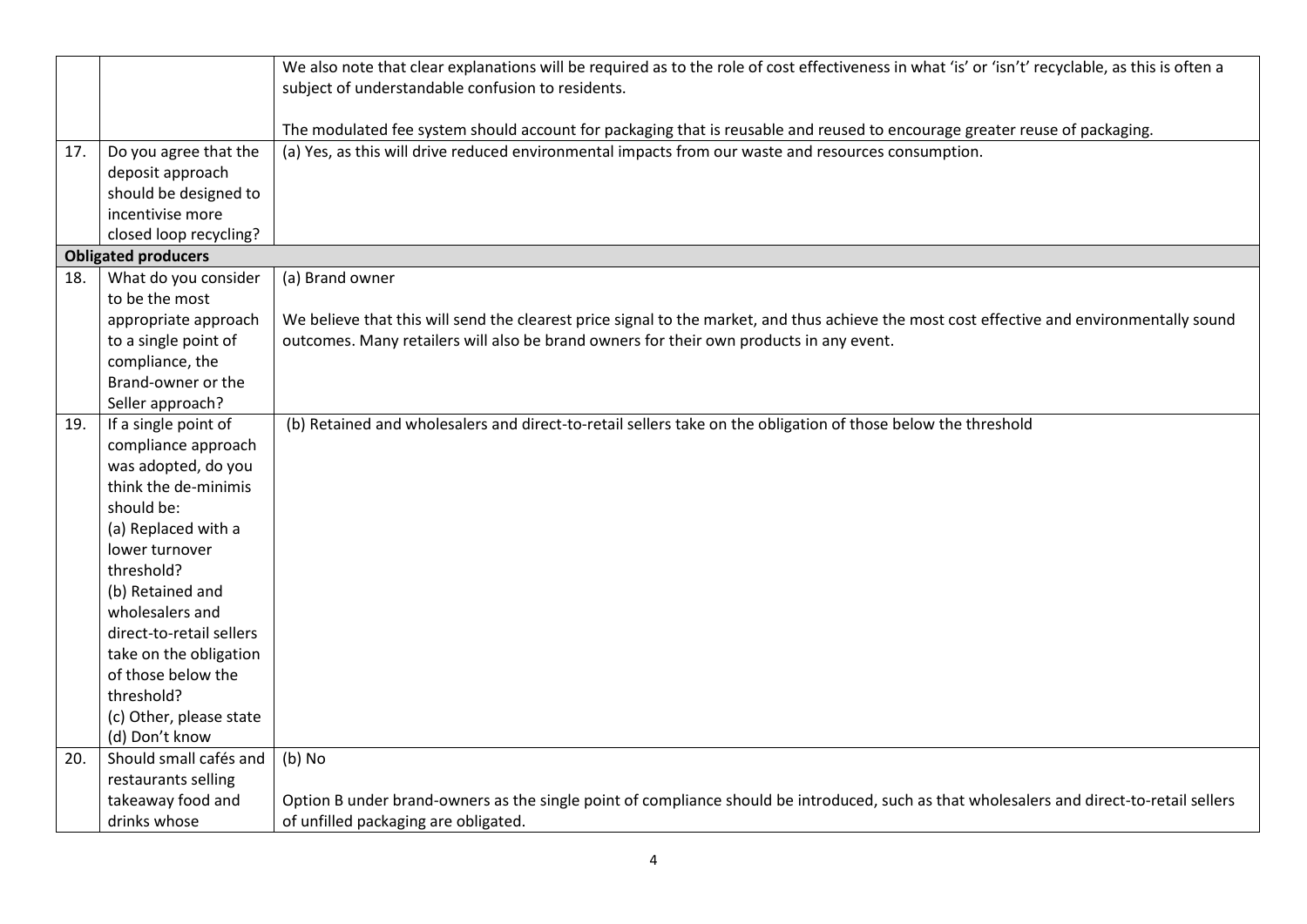|     | packaging is disposed                           |                                                                                                                                                                                                                                                                                             |
|-----|-------------------------------------------------|---------------------------------------------------------------------------------------------------------------------------------------------------------------------------------------------------------------------------------------------------------------------------------------------|
|     | 'on the go' be exempt                           |                                                                                                                                                                                                                                                                                             |
|     | from being obligated?                           |                                                                                                                                                                                                                                                                                             |
| 21. | If shared responsibility                        | Option B                                                                                                                                                                                                                                                                                    |
|     | is retained, is Option A                        |                                                                                                                                                                                                                                                                                             |
|     | or Option B preferable                          |                                                                                                                                                                                                                                                                                             |
|     | for including smaller                           |                                                                                                                                                                                                                                                                                             |
|     | businesses or the                               |                                                                                                                                                                                                                                                                                             |
|     | packaging they handle                           |                                                                                                                                                                                                                                                                                             |
|     | in the system?                                  |                                                                                                                                                                                                                                                                                             |
|     |                                                 |                                                                                                                                                                                                                                                                                             |
| 23. | Overall, do you have a                          | (b) Single point of compliance                                                                                                                                                                                                                                                              |
|     | preference for                                  |                                                                                                                                                                                                                                                                                             |
|     | maintaining a shared<br>responsibility          | For local authorities, provided that the principle of full net cost recovery is respected, the point at which responsibility is assessed is a<br>secondary consideration. However, our preference is for a single point of compliance, as this appears to be a simpler and more enforceable |
|     | compliance approach,                            | approach. While recognising the need to avoid disproportionate burdens on small businesses, we are keen to see as many businesses as                                                                                                                                                        |
|     | or moving to a single                           | possible incentivised to design their products with recycling in mind - and to use recycled material in their products.                                                                                                                                                                     |
|     | point of compliance?                            |                                                                                                                                                                                                                                                                                             |
| 25. | Do you think that                               | (a) Yes                                                                                                                                                                                                                                                                                     |
|     | requiring operators of                          |                                                                                                                                                                                                                                                                                             |
|     | online marketplaces                             | As a matter of principle, these businesses should have responsibility for the packaging they sell, not least because this mode of                                                                                                                                                           |
|     | to take the legal                               | consumption is increasing.                                                                                                                                                                                                                                                                  |
|     | responsibility for the                          |                                                                                                                                                                                                                                                                                             |
|     | packaging on products                           |                                                                                                                                                                                                                                                                                             |
|     | for which they                                  |                                                                                                                                                                                                                                                                                             |
|     | facilitate the import                           |                                                                                                                                                                                                                                                                                             |
|     | would be effective in                           |                                                                                                                                                                                                                                                                                             |
|     | capturing more of the                           |                                                                                                                                                                                                                                                                                             |
|     | packaging that is                               |                                                                                                                                                                                                                                                                                             |
|     | brought into the UK                             |                                                                                                                                                                                                                                                                                             |
|     | through e-commerce                              |                                                                                                                                                                                                                                                                                             |
|     | sales?<br><b>Collections and infrastructure</b> |                                                                                                                                                                                                                                                                                             |
| 26. | Do you agree                                    | (a) Yes                                                                                                                                                                                                                                                                                     |
|     | payments to local                               |                                                                                                                                                                                                                                                                                             |
|     | authorities for                                 | In line with the principle of full net cost recovery, we contend that local authorities should receive payments that cover all of the cost areas                                                                                                                                            |
|     | collecting and                                  | highlighted in our answer to Q.10.                                                                                                                                                                                                                                                          |
|     |                                                 |                                                                                                                                                                                                                                                                                             |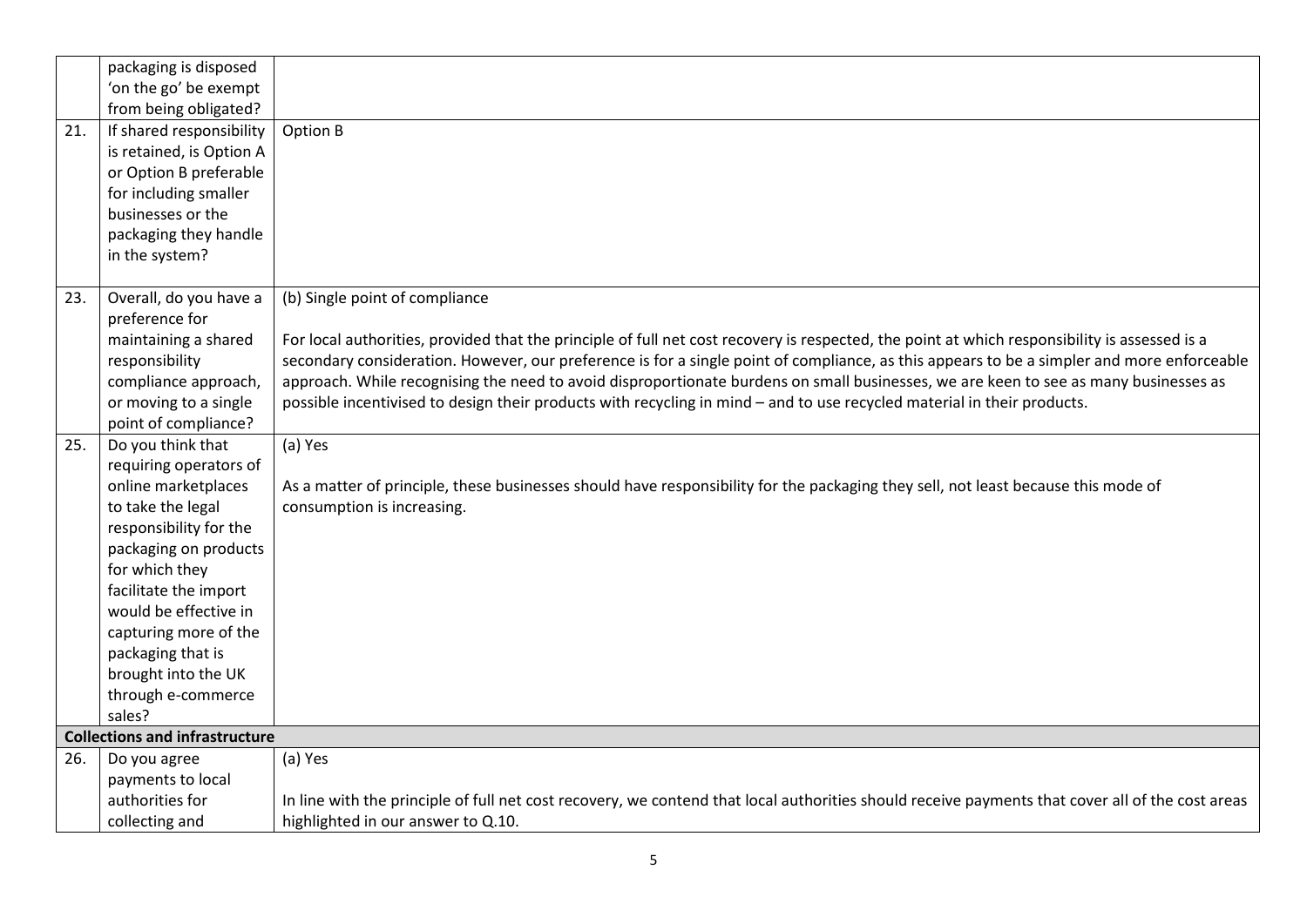| managing household                                                                                                                                                                                                                                                    |  |
|-----------------------------------------------------------------------------------------------------------------------------------------------------------------------------------------------------------------------------------------------------------------------|--|
| packaging waste<br><b>Value of materials</b>                                                                                                                                                                                                                          |  |
| should be based on:<br>Consistent with our comments under Q10, we suggest that Producers are best placed to manage the risk related to the value of materials.                                                                                                        |  |
| The amount that producers pay into the system to support collections should therefore be sufficient to meet the necessary costs of local                                                                                                                              |  |
| authorities providing the service. Local authorities should be paid the gross costs of collection, disposal and sorting. Producers should<br>(a) provision of                                                                                                         |  |
| collection services<br>receive any benefit of the value that is obtained from the sale of packaging materials for recycling - which could be netted off the amount                                                                                                    |  |
| they need to pay into the EPR system - protecting local authorities from material price risk.<br>that meet any                                                                                                                                                        |  |
| minimum standard                                                                                                                                                                                                                                                      |  |
| requirements (by<br>Principles of a funding formula                                                                                                                                                                                                                   |  |
| We recognise that there will be a need to use a formula in order to facilitate the system of payments to local authorities, but believe that<br>nation);                                                                                                              |  |
| the principle of full net cost recovery demands a formula that is sufficiently sophisticated, and makes sufficient use of actual data, to                                                                                                                             |  |
| minimise the disparity between the necessary costs a council incurs and the payment it receives. It is unfair to all parties if some authorities<br>(b) quantity and                                                                                                  |  |
| are overpaid, and others left out of pocket. Clearly, local authorities have an important role in making sure that data of the necessary<br>quality of target                                                                                                         |  |
| packaging materials<br>quality and consistency is collected.                                                                                                                                                                                                          |  |
| collected for recycling;                                                                                                                                                                                                                                              |  |
| Formula development                                                                                                                                                                                                                                                   |  |
| (c) cost of managing<br>The proposed basis for a formula for collection costs seems to rely on a split between urban, rural and mixed authorities of two different                                                                                                    |  |
| household packaging<br>levels of deprivation. It would be likely to lead to some London authorities being financially disadvantaged because compared with other                                                                                                       |  |
| waste in residual<br>urban areas, London authorities can face:                                                                                                                                                                                                        |  |
| waste<br>High wage costs (there are a wide range of costs in London)<br>$\bullet$                                                                                                                                                                                     |  |
| High costs for land (e.g. where depot space is rented)<br>$\bullet$                                                                                                                                                                                                   |  |
| Efficiency challenges relating to narrow, congested streets<br>$\bullet$                                                                                                                                                                                              |  |
| Challenges related to high proportions of flatted properties - which is not just a delineation between flats and houses: there are<br>challenges with collecting from some houses and flats could be divided into house conversions, flats above shops, purpose built |  |
| estates incl. maisonettes, purpose built mansion blocks, purpose built modern blocks/towers - all of which present their own                                                                                                                                          |  |
| challenges.                                                                                                                                                                                                                                                           |  |
| Challenges related to highly mobile populations with high proportions of residents whose first language is not English<br>$\bullet$                                                                                                                                   |  |
| Constraints on tipping and treatment arrangements<br>$\bullet$                                                                                                                                                                                                        |  |
| Highly variable sorting costs, and within current contracts it may be difficult to disaggregate these from anticipated material<br>$\bullet$                                                                                                                          |  |
| income (which we contend should be a risk managed by producers). To mitigate this, we propose that:                                                                                                                                                                   |  |
| In the interim period to 2023, local authorities should be encouraged to enter MRF contracts that separate sorting costs<br>$\circ$                                                                                                                                   |  |
| from material income so that costs can be more readily identified.                                                                                                                                                                                                    |  |
| Where contracts need to be restructured to allow sorting costs and material values to be separated, Government should<br>$\circ$<br>provide support                                                                                                                   |  |
| Disposal costs that also vary considerably from authority to authority.                                                                                                                                                                                               |  |
|                                                                                                                                                                                                                                                                       |  |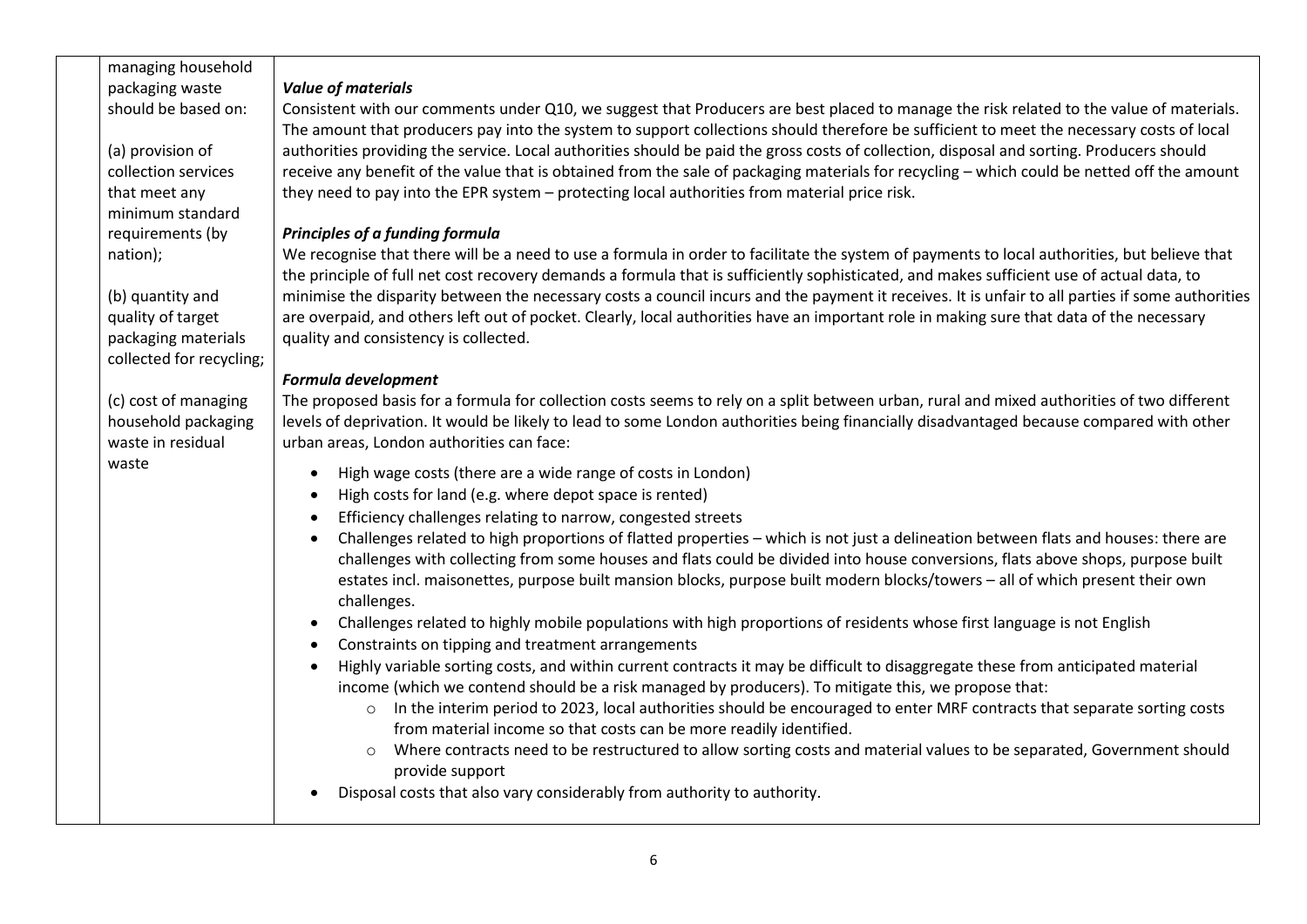It is not clear from the impact assessment what assumptions have been made regarding the costs of vehicles and crew, which we agree are the two largest costs of undertaking waste collections. However, our view is that, on average, London authorities will incur higher costs – particularly for wages – than authorities outside the capital. This view is supported through a high level analysis of the data held by the government regarding local authorit[y revenue expenditure and financing,](https://www.gov.uk/government/collections/local-authority-revenue-expenditure-and-financing) undertaken by Eunomia. While there are some limitations to this data, it strongly indicates that waste management is more costly for London authorities than for others. Based on 2016/17 data, waste collection costs for London authorities are more than £8.25 per household (22%) greater than for non-London authorities (se[e Figure 1:](#page-6-0)  [Analysis of Costs per Household for Waste Collection, Split by Deprivation, Rurality and London/non-London AuthoritiesF](#page-6-0)igure 1). This reflects a general tendency for urban areas to incur greater waste collection costs than others.



<span id="page-6-0"></span>**Figure 1: Analysis of Costs per Household for Waste Collection, Split by Deprivation, Rurality and London/non-London Authorities**

*Source: CLG (costs)/ONS (households)/Eunomia (analysis)*

Notwithstanding the likely unfairness of applying a single set of cost assumptions across the country, there would be considerable anomalies if a single set of assumptions were applied across London. [Table 1](#page-7-0) shows the variations found amongst 19 local authorities that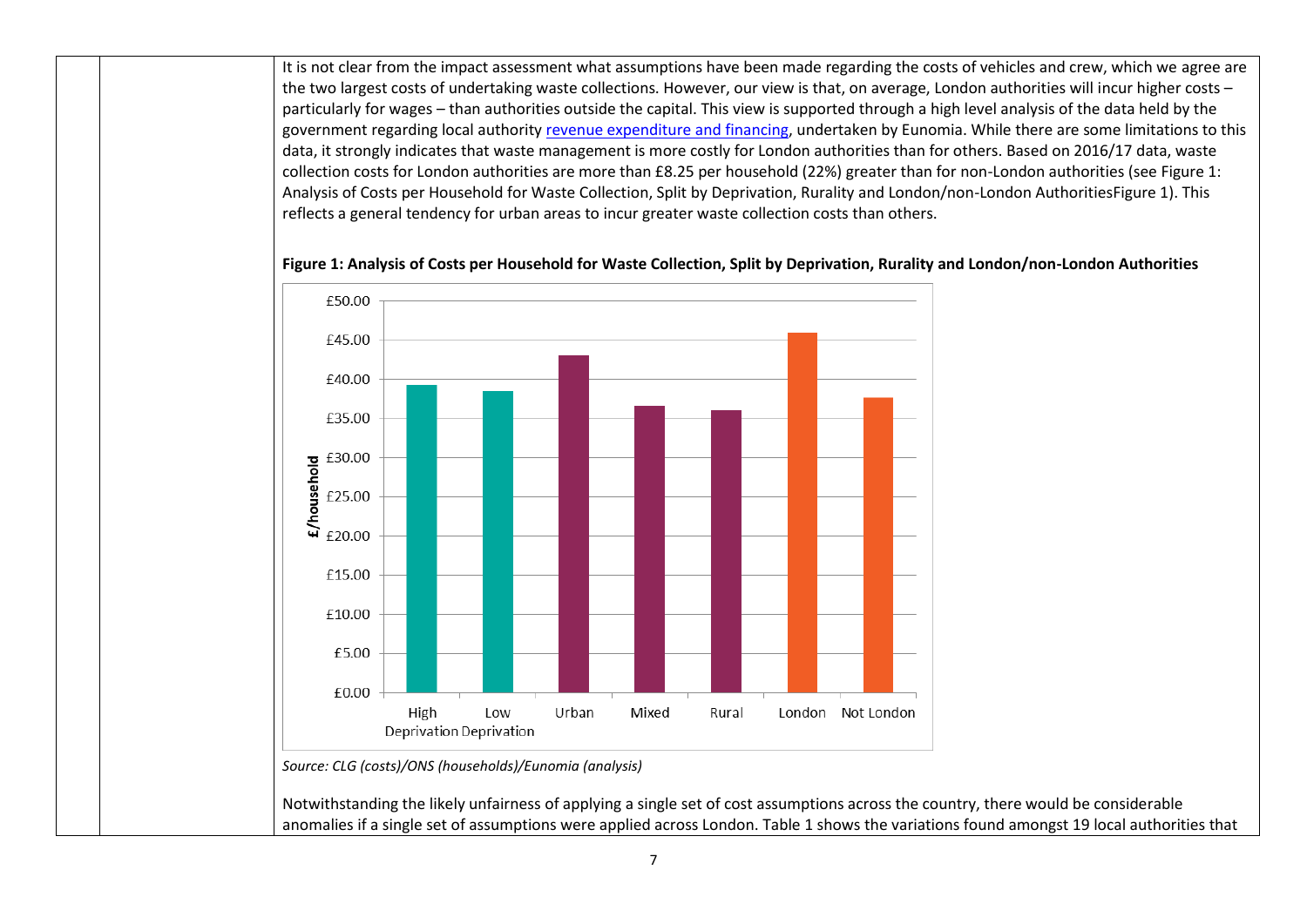responded to a data request from the London Environment Directors' Network regarding their key costs (although we note that further work is needed to ensure that these figures are calculated on a consistent basis; we would be happy to provide anonymised data to inform the development of policy in this area).

#### <span id="page-7-0"></span>**Table 1: Variation in Costs Across London Local Authorities**

| <b>Expenditure Item</b>                                 | <b>Max</b> | <b>Min</b> | <b>Mean</b> | Range   | Range as % of min |
|---------------------------------------------------------|------------|------------|-------------|---------|-------------------|
| Annual Operative Cost (Inc. NICS, Pension and on Costs) | £38,000    | £20,365    | £30,064     | £17.635 | 87%               |
| Annual Driver Cost (Inc. NICS, Pension and on Costs)    | £45.122    | £26,044    | £36,660     | £19,078 | 73%               |
| <b>Annual Supervisor Salary Cost</b>                    | £79,768    | £33,000    | £55,278     | £46,768 | 142%              |
| Average Annualised Cost per Refuse Collection Vehicle   | £57,900    | £30,000    |             | £27,900 | 93%               |

The variations in staff costs are considerable, with the range between the highest and the lowest driver cost being over £19,000, with the highest cost being 73% greater than the lowest cost. This is not a matter that local authorities can straightforwardly control. Staff costs can reflect the effects of local pay bargaining over many years, while costs are greatly influenced by pension costs, which are likely to be significantly greater for authorities that deliver in-house than for those that have long since outsourced their services – where few staff will be members of the Local Government Pension Scheme.

Vehicle costs also vary considerably, even after some outlier data has been removed from consideration. Costs depend on when vehicles were procured (older vehicles will tend to be cheaper), the period over which they are depreciated, and the mileage (and resulting fuel use) that local rounds involve. Again, these are factors over which authorities have limited control – especially fuel costs, which may be built into outsourced contracts, or depend on the density of housing and the location of infrastructure.

Any formula therefore needs to take account of the realistic efficiency that can be achieved within the authority area, and the actual value of key costs such as vehicles, staff and waste disposal.

The formula must be separately consulted on.

### *Transitional costs*

It is reasonable for producers to expect the service they pay for to be of a good standard. However, the timeframe for the introduction of EPR and of consistent collections means that in 2023 some authorities will not yet have been able to implement the full range of collections that are expected, or to have responded to any new separate collection requirement. Government should make clear that, during a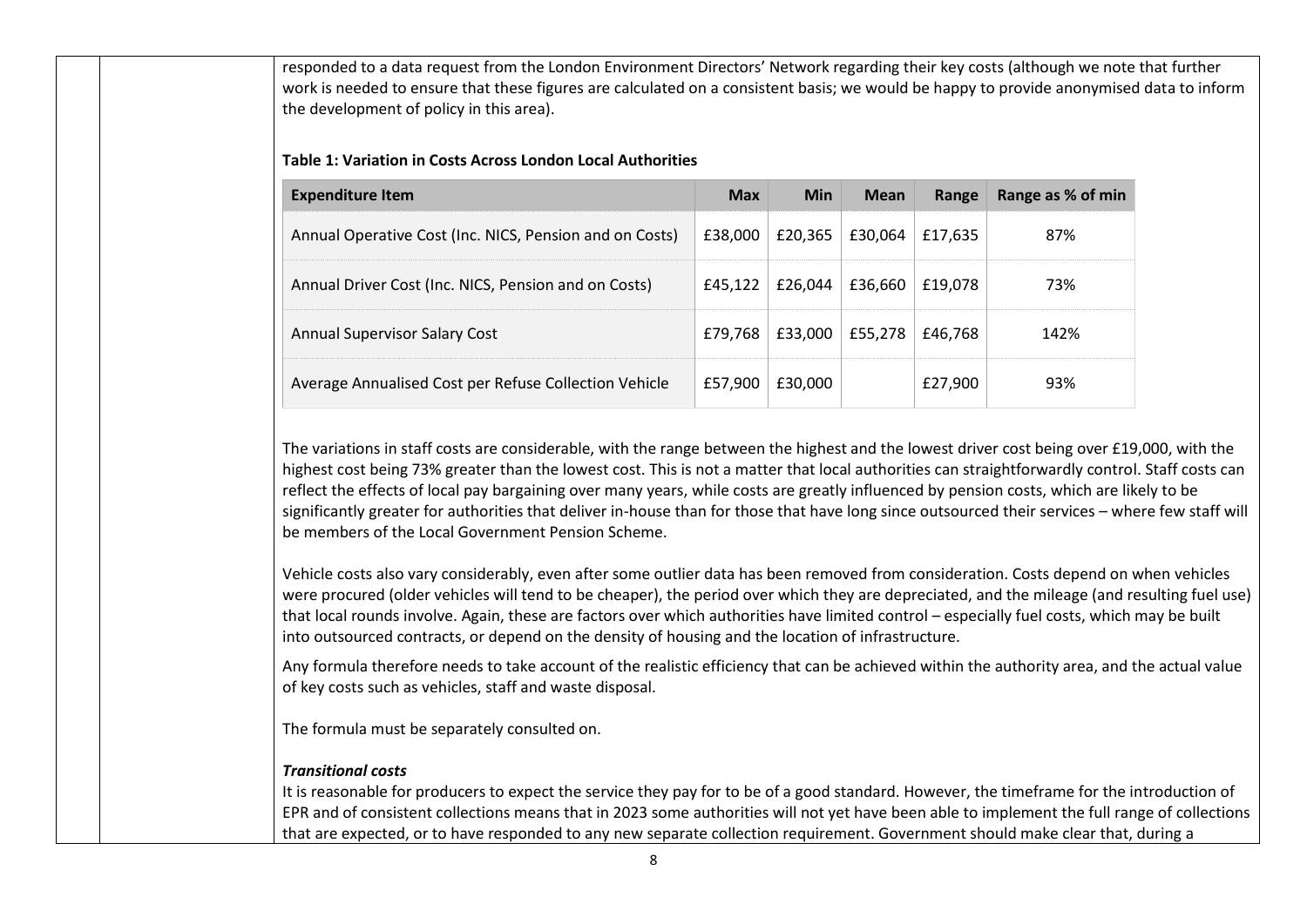transitional period, EPR payments will be paid to authorities that are still in the process of transitioning – and to speed the process along, should begin providing support for authorities that are implementing new services required by law considerably earlier than 2023.

### *Scope*

As per our answer to Q.10, we believe that the definition of full net cost recovery should include additional activities essential to the delivery of a collection service that is capable of enabling producers to meet their targets. These include local recycling communications and local enforcement.

## *Incentivising high performance*

While we wish to see local authorities' costs covered, we recognise the interests of producers in seeing value for money and incentivising performance. We note that:

- If incentives are needed to ensure performance (quantity and quality of materials), these should be recognised as a necessary cost and charged to producers.
	- $\circ$  Incentives should not be funded by underpaying some authorities for their collection work. This would be inconsistent with the goal of full net cost recovery.
- Authorities recognise that producers need reassurance that they are obtaining good value for money from each collection service.
	- $\circ$  We do not believe market testing of each local authority's service is the correct approach.
		- Under normal circumstances this would only lead to a market test taking place every seven years.
		- It would be unreasonable to expect the waste industry to effectively pay for a system of soft market testing
			- − If authorities have to tender, this would effectively mean a reintroduction of Compulsory Competitive Tendering
	- o Instead, authorities should be required to conduct regular benchmarking and efficiency reviews of their services to establish where they stand in relation to other, similar authorities and how they could reduce costs/improve efficiency.
		- Undertaking such reviews (to a defined standard and at a reasonable level of frequency), and acting on them, could be a condition of receiving full funding.

We believe this approach would provide a fair balance between the interests of producers and collectors, and be consistent with the principle of full net cost recovery.

# *Local decision making*

Finally, we believe that decisions on frequency of collection and volume of containment are local decisions, although we accept that the government may take a view on the principles to apply in making such decisions. With regards the implication that EPR funds might be withheld in the event that the materials collected for recycling and the degree of separation required are not met by individual WCAs, this contradicts the acknowledgement in Defra's consultation on consistent collections that the point of transition to the consistent collection model should be at a rational point and that exceptions will exist with regards the requirements on separation. The rational point of transition could be different in different instances, taking into account WCA contracts, WDA contracts, fleet replacement cycles, container replacement cycles, depot refurbishments, etc.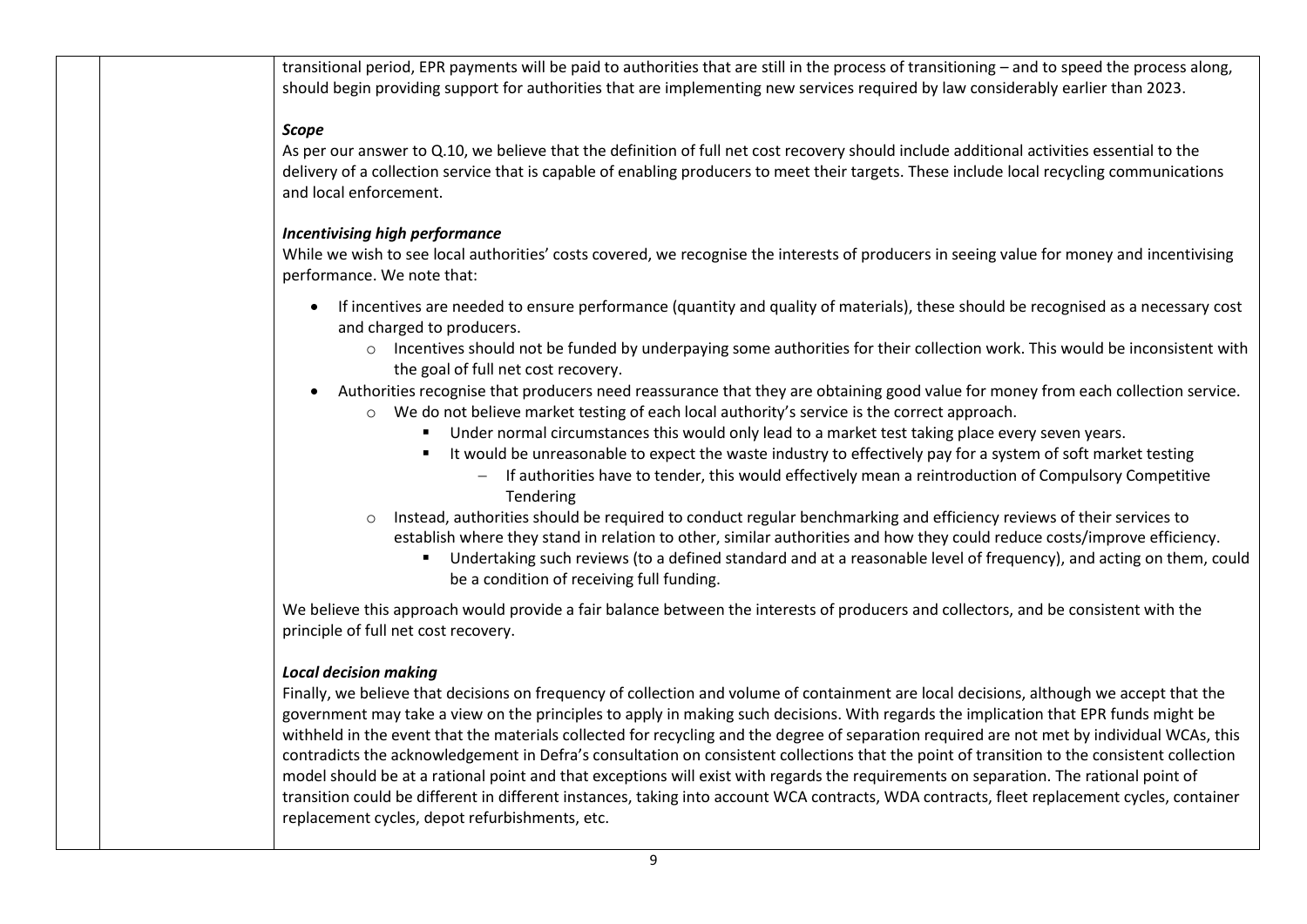|     |                                   | If EPR funds are to be made contingent on compliance with minimum standards this should only apply to local authorities that are                                                                     |
|-----|-----------------------------------|------------------------------------------------------------------------------------------------------------------------------------------------------------------------------------------------------|
|     |                                   | demonstrably not correctly applying the subsequent guidance on consistent/separate collections, including the application of exemptions                                                              |
|     |                                   | and transitional provisions. In any event, EPR funds should not be contingent on consistent collections of biowaste as this is not a concern                                                         |
|     |                                   | for the packaging industry.                                                                                                                                                                          |
| 27. | Do you think we have              | $(b)$ No                                                                                                                                                                                             |
|     | considered all of the             |                                                                                                                                                                                                      |
|     | costs to local                    | We refer to our answer to Q.10 and Q.26.                                                                                                                                                             |
|     | authorities of                    |                                                                                                                                                                                                      |
|     | managing packaging                |                                                                                                                                                                                                      |
|     | waste?                            |                                                                                                                                                                                                      |
| 28. | Do you agree with our             | (a) Yes                                                                                                                                                                                              |
|     | approach to making                |                                                                                                                                                                                                      |
|     | payments for the<br>collection of | The most appropriate system for payments in respect of household-like packaging will depend in part on the approach that is adopted in<br>respect of collections. Key considerations are as follows: |
|     | household-like                    |                                                                                                                                                                                                      |
|     | packaging waste for               | If a franchise model is adopted for some or all businesses in a local authority area, a system of direct payment to the body                                                                         |
|     | recycling?                        | responsible for collecting the material would be most straightforward approach, and would enable free or low-cost collections of                                                                     |
|     |                                   | recycling - a considerable incentive for businesses to recycle.                                                                                                                                      |
|     |                                   | o The payment system must address the cost of managing unregulated commercial waste, which is difficult to attribute with<br>certainty to either households or businesses                            |
|     |                                   | Direct payments to businesses would be complex to administer and at risk of fraud/abuse. A payment might even create a perverse                                                                      |
|     |                                   | incentive to put waste in the residual stream.                                                                                                                                                       |
|     |                                   | A credit to MRFs/reprocessors seems like an unduly complex system, relying on each link in the chain being transparent, and risking<br>$\bullet$                                                     |
|     |                                   | diluting the incentives that are passed through to collectors.                                                                                                                                       |
| 29. | Should businesses                 |                                                                                                                                                                                                      |
|     | producing household-              | $(b)$ No                                                                                                                                                                                             |
|     | like packaging receive            | Businesses already have an incentive, in the form of being obligated to pay for their waste service.                                                                                                 |
|     | a payment for the                 |                                                                                                                                                                                                      |
|     | costs of household-               |                                                                                                                                                                                                      |
|     | like packaging waste              |                                                                                                                                                                                                      |
|     | in residual waste?                |                                                                                                                                                                                                      |
| 30. | Are there other                   | (a) Local authorities: we refer to our answers to Q.10 and Q.26.                                                                                                                                     |
|     | factors, including                |                                                                                                                                                                                                      |
|     | unintended                        |                                                                                                                                                                                                      |
|     | consequences that                 |                                                                                                                                                                                                      |
|     | should be considered              |                                                                                                                                                                                                      |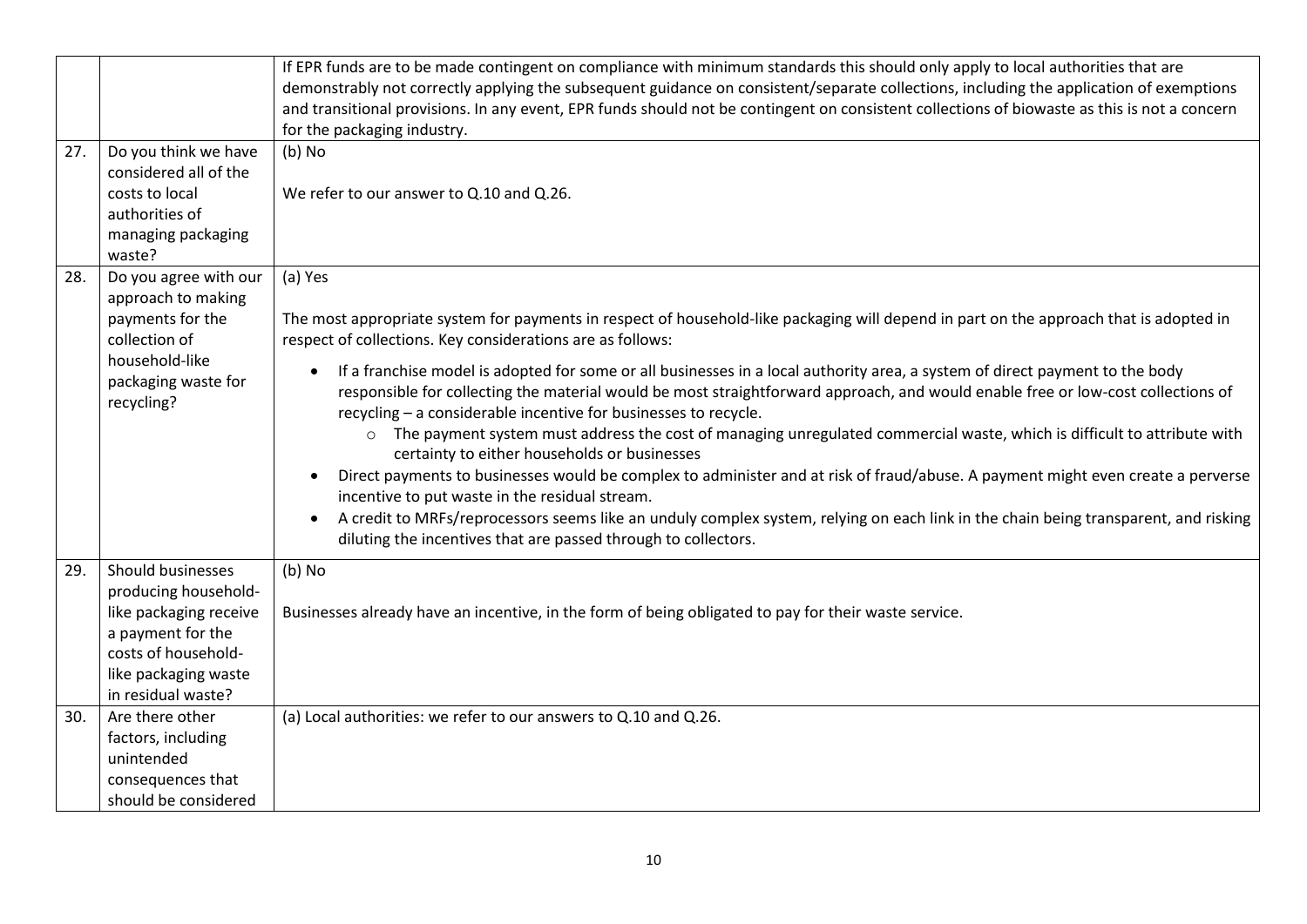|     | in determining          |                                                                                                                                                                                                                    |
|-----|-------------------------|--------------------------------------------------------------------------------------------------------------------------------------------------------------------------------------------------------------------|
|     | payments to:            |                                                                                                                                                                                                                    |
|     | (a) Local authorities?  |                                                                                                                                                                                                                    |
|     | (b) For the collection  |                                                                                                                                                                                                                    |
|     | and recycling of        |                                                                                                                                                                                                                    |
|     | household-like          |                                                                                                                                                                                                                    |
|     | packaging waste?        |                                                                                                                                                                                                                    |
| 31. | Do you have any         | We do not as yet. However, we note that the cost drivers around the services are complex, and that this is an aspect that requires further                                                                         |
|     | information that        | detailed engagement with local government to establish the data required to inform policy.                                                                                                                         |
|     | would help us to        |                                                                                                                                                                                                                    |
|     | establish the costs     |                                                                                                                                                                                                                    |
|     | incurred by local       |                                                                                                                                                                                                                    |
|     | authorities and other   |                                                                                                                                                                                                                    |
|     | organisations of        |                                                                                                                                                                                                                    |
|     | cleaning up littered    |                                                                                                                                                                                                                    |
|     | and fly-tipped          |                                                                                                                                                                                                                    |
|     | packaging items?        |                                                                                                                                                                                                                    |
| 32. | How do you think        | We note that this depends to an extent upon the proposals for a DRS on drinks containers.                                                                                                                          |
|     | producer fees could     |                                                                                                                                                                                                                    |
|     | be used to improve      | On-the-go recycling has a track record of producing heavily contaminated recyclates, and there are challenges with using this approach to                                                                          |
|     | the management of       | reduce littering.                                                                                                                                                                                                  |
|     | packaging waste         |                                                                                                                                                                                                                    |
|     | generated on-the-go?    | We propose that Defra could set up a series of geographically defined pilots to determine the impact of intensification of on the go<br>provision (both commingled and source separation) to inform future policy. |
| 33. | Do you have any         | We do not; we note that this is very difficult to disentangle from overall cleansing costs, and a relatively small part of those overall costs.                                                                    |
|     | information that        |                                                                                                                                                                                                                    |
|     | would help us to        |                                                                                                                                                                                                                    |
|     | establish the costs of  |                                                                                                                                                                                                                    |
|     | collection and disposal |                                                                                                                                                                                                                    |
|     | of increased on-the-go  |                                                                                                                                                                                                                    |
|     | provision?              |                                                                                                                                                                                                                    |
| 34. | Do you agree that       | (a) Yes                                                                                                                                                                                                            |
|     | provision for the take  |                                                                                                                                                                                                                    |
|     | back of single-use      | However, we note that this short-term approach should not detract from a more effective, long-term solution to the issue of single use                                                                             |
|     | disposable cups for     | cups, which are widely littered and the management of which is therefore a significant cost to local authorities. Please see our answer to                                                                         |
|     | recycling should        | Q.35 for more details.                                                                                                                                                                                             |
|     | continue to be          |                                                                                                                                                                                                                    |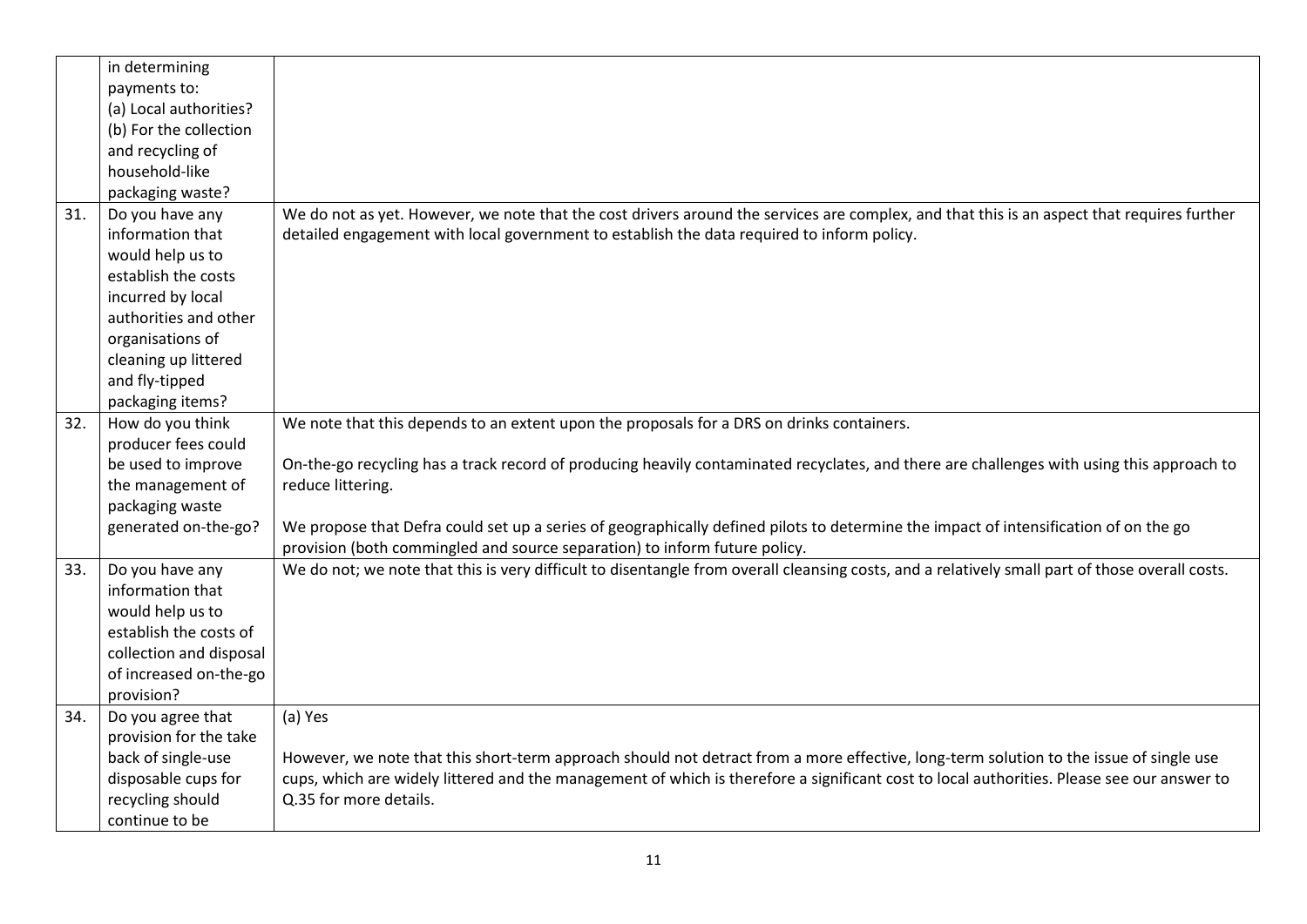|     | developed on a                      |                                                                                                                                                   |
|-----|-------------------------------------|---------------------------------------------------------------------------------------------------------------------------------------------------|
|     | voluntary basis by                  |                                                                                                                                                   |
|     | business prior to a                 |                                                                                                                                                   |
|     | government decision                 |                                                                                                                                                   |
|     | on whether                          |                                                                                                                                                   |
|     | disposable cups are                 |                                                                                                                                                   |
|     | included under an EPR               |                                                                                                                                                   |
|     | scheme or DRS?                      |                                                                                                                                                   |
| 35. | Do you think the                    | $(b)$ EPR                                                                                                                                         |
|     | recycling of single-use             |                                                                                                                                                   |
|     | disposable cups would               | Single use cups should fall within the scope of EPR, which will ensure that local authorities are appropriately resourced to manage cups that     |
|     | be better managed                   | arise in the residual waste, recycling and street litter streams. Single use cups are widely littered, and managing them presents a significant   |
|     | through a DRS or EPR                | cost to local authorities.                                                                                                                        |
|     | scheme?                             |                                                                                                                                                   |
|     |                                     | Bringing cups (and many other items, such as thin carrier bags, food containers and cigarette butts) within the scope of EPR will in any case     |
|     |                                     | be a requirement of the Single Use Plastics Directive, and there would be change management advantages in recognising as many of these            |
|     |                                     | requirements as possible at an early stage.                                                                                                       |
|     |                                     |                                                                                                                                                   |
|     |                                     | However, the additional costs that EPR this would be likely to apply to a cup will be relatively small, and unlikely to bring about a significant |
|     |                                     | move towards the use of reusable cups on their own. Given the waste hierarchy, this should be the overall goal of policy on disposable            |
|     |                                     | cups. We are therefore calling for an additional levy or charge that can drive prevention. The income from such a levy could be used              |
|     |                                     | positively - for example, to create a fund for litter prevention or street cleansing improvement projects, or used to fund an improvement in      |
|     |                                     | overall street cleansing standards.                                                                                                               |
|     |                                     |                                                                                                                                                   |
|     |                                     | We believe that a DRS is likely to be less effective in achieving this behavioural change than a levy or charge, although we recognise that a     |
|     |                                     | DRS for cups could have benefits, particularly in respect of litter but also in increasing recycling rates for this item.                         |
| 36. | Do you think a                      | (a) Yes                                                                                                                                           |
|     | recycling target should             |                                                                                                                                                   |
|     | be set for single-use               | Assuming this helps to drive recycling, but does not undermine efforts to improve minimisation of overall coffee cup usage/ waste.                |
|     | disposable cups?                    |                                                                                                                                                   |
|     | <b>Communications and labelling</b> |                                                                                                                                                   |
| 37. | Should producer fees                | (a) Yes                                                                                                                                           |
|     | be used to support                  |                                                                                                                                                   |
|     | local service related               | Local service-related communications are a core component of delivering an effective recycling service, and in our answer to Q.10 we              |
|     | communications                      | noted that they should be included under the definition of full net cost recovery. This includes both active communications campaigns, and        |
|     | delivered by local                  | day to day provision of service-related information to residents.                                                                                 |
|     | authorities?                        |                                                                                                                                                   |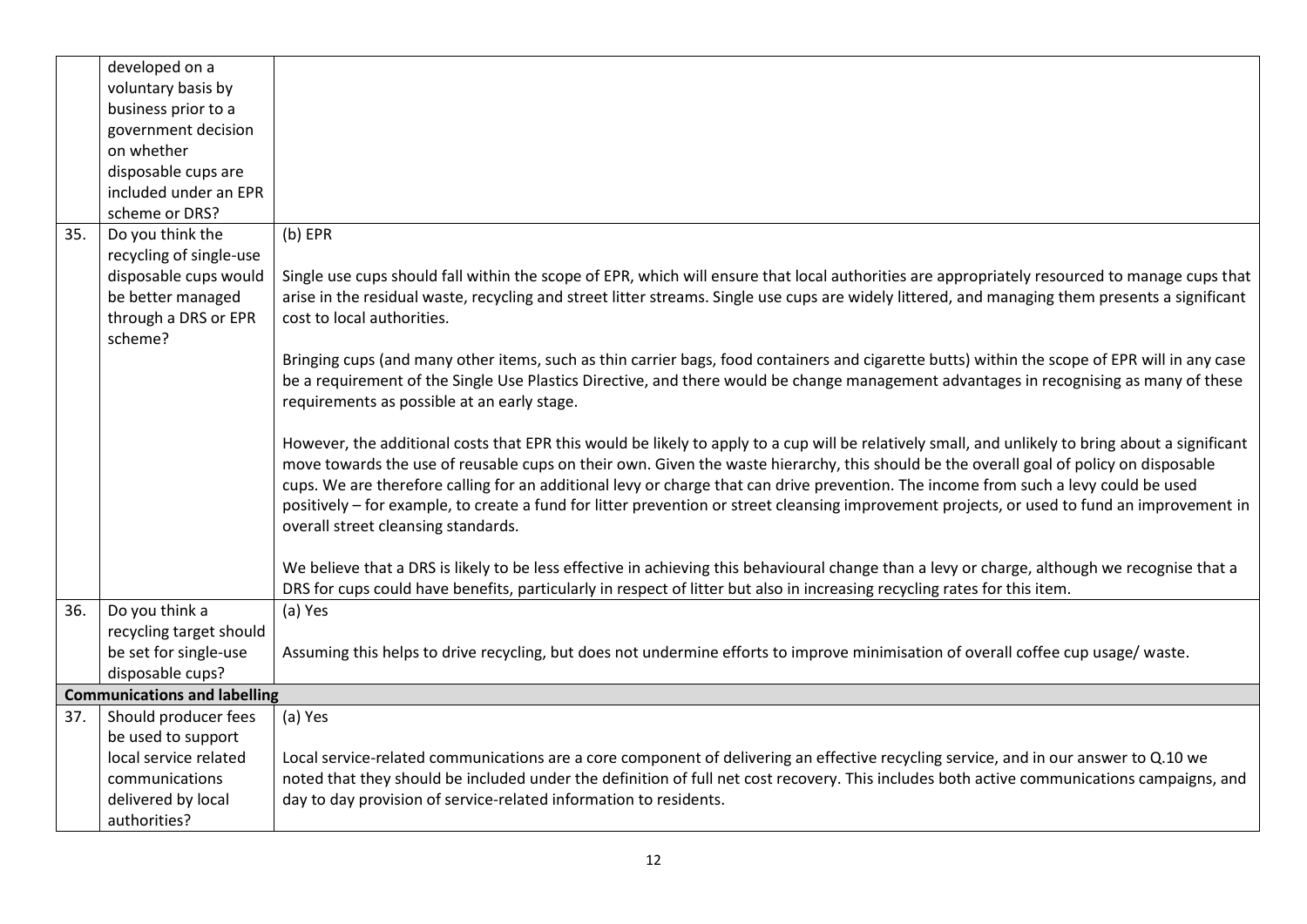|     |                                   | We believe the funds should be ring-fenced and the branding flexible enough to allow for a localised communications approach, which can        |
|-----|-----------------------------------|------------------------------------------------------------------------------------------------------------------------------------------------|
|     |                                   | be more effective. For example, the National Blood Transfusion Service which became far more effective at gaining blood donors when it         |
|     |                                   | changed its communications from national messaging about giving blood, to a more localised approach saying that the local hospital was         |
|     |                                   | running low on supplies.                                                                                                                       |
| 38. | Should producer fees              | (a) Yes                                                                                                                                        |
|     | be used to support                |                                                                                                                                                |
|     | nationally-led                    | Until a consistent collections service is in place across the UK it will be more effective to have nationally-led communications; these will   |
|     | communications                    | also benefit from the appeal of more localised messaging, per our answer to Q.37.                                                              |
|     | campaigns in each                 |                                                                                                                                                |
|     | nation?                           |                                                                                                                                                |
| 39. | Are there any                     | $(b)$ No                                                                                                                                       |
|     | circumstances where               |                                                                                                                                                |
|     | producers should be               |                                                                                                                                                |
|     | exempt from                       |                                                                                                                                                |
|     | contributing to the               |                                                                                                                                                |
|     | cost of                           |                                                                                                                                                |
|     | communications                    |                                                                                                                                                |
|     | campaigns?                        |                                                                                                                                                |
| 40. | Do you agree it should            | (a) Yes                                                                                                                                        |
|     | be mandatory for                  |                                                                                                                                                |
|     | producers to label                | We supportive of clear labelling of products to indicate that they are recyclable, and the proportion of recycled content they contain.        |
|     | their packaging as                |                                                                                                                                                |
|     | Recyclable/Not                    | However, we are concerned that if the only materials that are marked as recyclable are those that form part of the core list of dry recycling, |
|     | Recyclable?                       | this could deter people from making use of recycling services that are already available for materials such as cartons, which some local       |
|     |                                   | authorities already collect at the kerbside.                                                                                                   |
| 41. | Do you think that the             | (a) Yes                                                                                                                                        |
|     | percentage of                     |                                                                                                                                                |
|     | recycled content                  | We believe that it would improve awareness of resource use and the resources system, the outcome and effectiveness of the recycling            |
|     | should be stated on               | system, and awareness of and social mandate for producers' responsibilities. We note that the greater change will be brought about by          |
|     | product packaging?                | proposals to mandate minimum recycled content in packaging.                                                                                    |
|     | Packaging waste recycling targets |                                                                                                                                                |
| 45. | In your view, are the             | We believe they are the best available data at present, but we believe urgent priority should be given to improving the quality of waste       |
|     | estimates made in the             | data, on which to base the new system. This data should be based on material flows that are supported by verifiable audit trails.              |
|     | <b>Material Flow reports</b>      |                                                                                                                                                |
|     | for packaging waste               |                                                                                                                                                |
|     | arisings the best                 |                                                                                                                                                |
|     | available data?                   |                                                                                                                                                |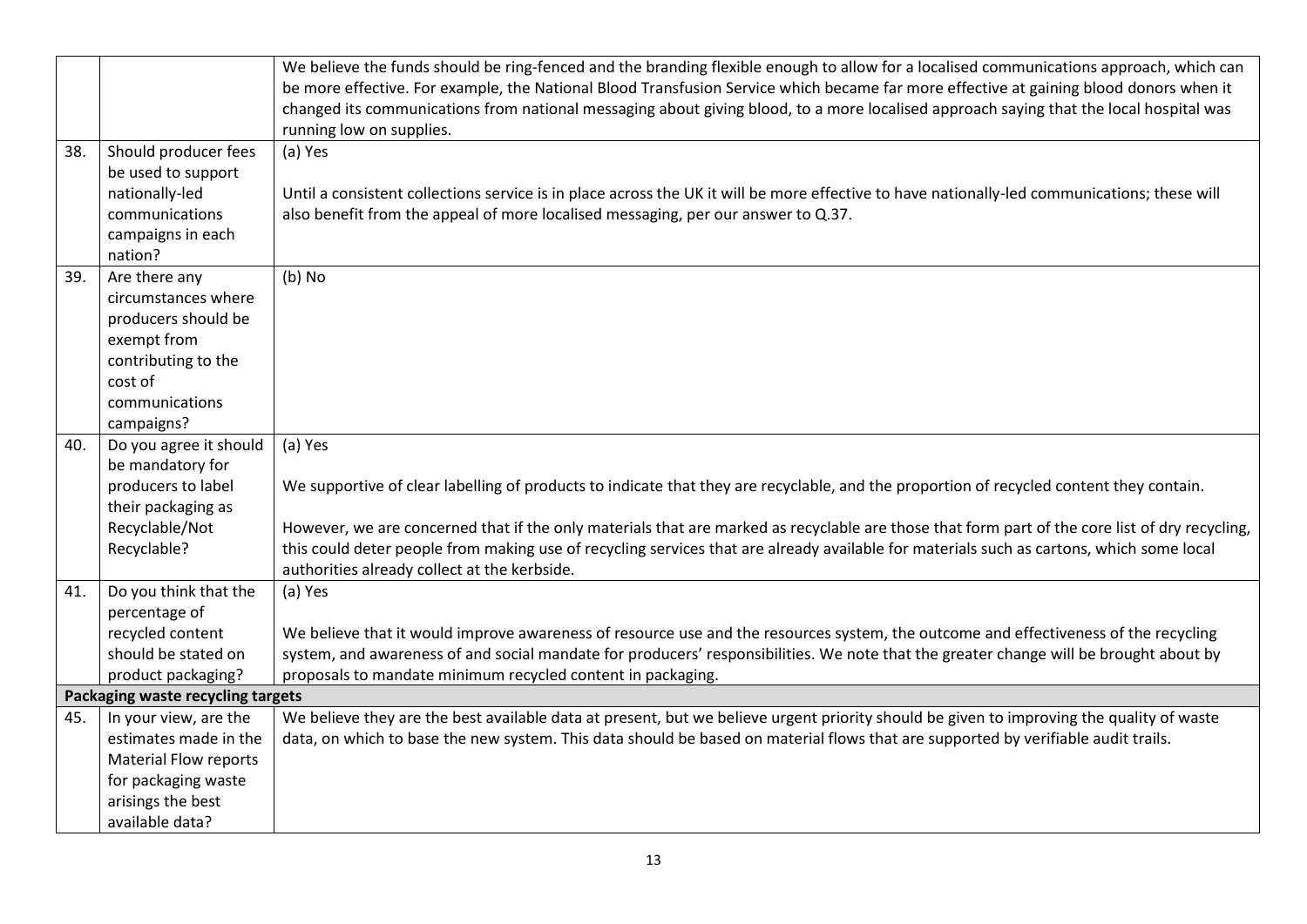| 50. | Please provide your<br>views on the policies<br>and actions that could<br>help us achieve an<br>even higher overall<br>packaging recycling<br>rate, for example 75%,<br>as well as your views<br>on the costs<br>associated with doing<br>SO. | Those measures that will significantly enhance the capture of packaging (whether in pursuit of the proposed or enhanced targets) include:<br>The return of credible s46 enforcement powers to compel householders to recycle and not to contaminate;<br>The review of s46 obligations (currently on the occupier) to place obligations on the individual or institution best placed to control<br>the waste presented (whether that be householder, the landlord or the managing agent);<br>Clear and unambiguous powers to charge for the clearance and differential costs of treatment/disposal of waste set out in<br>contravention of a s46 notice;<br>Government support of local government restrictions on residual waste volumes based on local circumstances;<br>$\bullet$<br>Strengthening of the emphasis in the determination of planning applications of adequate waste storage;<br>The imposition of increased levels of the landfill tax; and<br>Inclusion of packaging beyond drinks containers in a DRS system.                                                                                                                                                                                                                                                                                                                                                                                                                                                                                                                  |
|-----|-----------------------------------------------------------------------------------------------------------------------------------------------------------------------------------------------------------------------------------------------|---------------------------------------------------------------------------------------------------------------------------------------------------------------------------------------------------------------------------------------------------------------------------------------------------------------------------------------------------------------------------------------------------------------------------------------------------------------------------------------------------------------------------------------------------------------------------------------------------------------------------------------------------------------------------------------------------------------------------------------------------------------------------------------------------------------------------------------------------------------------------------------------------------------------------------------------------------------------------------------------------------------------------------------------------------------------------------------------------------------------------------------------------------------------------------------------------------------------------------------------------------------------------------------------------------------------------------------------------------------------------------------------------------------------------------------------------------------------------------------------------------------------------------------------------|
| 52. | Should a proportion of<br>each material target<br>be met by "closed<br>loop" recycling, e.g. as<br>is the case for glass<br>recycling targets?                                                                                                | (a) Yes<br>However, this might not be directly applicable to local authorities, particularly if producers take responsibility for the onward sale of<br>recyclables. The government is rightly concerned that members of the public should be assured that the efforts they make to recycle serve<br>a purpose. Downcycling of material has some environmental benefits, but is of far lower value than genuine closed loop recycling. It is<br>therefore important for public confidence that the system should encourage "genuine" recycling. However, any target that relates to local<br>authorities must be based on a proper baseline, which can only be developed when reporting and traceability improves.<br>Biodegradable packaging raises complex issues, and is not readily handled within current waste management systems. There is limited<br>consistency in the ability of biowaste treatment facilities to actually compost material that they receive, unless it arises from relatively<br>"closed" systems where they can be confident that all plastics they receive will be bioplastics. It is therefore difficult to give the public a<br>clear message about how to handle biodegradables, and a risk that much of the material will end up as residual waste. Nor is it certain that<br>such material will biodegrade in the natural environment, making its environmental benefits questionable. We therefore contend that it<br>would be premature for the Government to set any targets in respect of these materials. |
| 53. | Should government<br>set specific targets for<br>individual formats of<br>composite packaging?<br>If yes, what key<br>categories of<br>composite packaging<br>should be considered?                                                           | (a) Yes<br>We support this proposal, and suggest that the most environmentally-damaging composites (i.e. those that can least readily be reused or<br>recycled) should be the priority for targets that drive reduction of these composites.                                                                                                                                                                                                                                                                                                                                                                                                                                                                                                                                                                                                                                                                                                                                                                                                                                                                                                                                                                                                                                                                                                                                                                                                                                                                                                      |
|     | Governance                                                                                                                                                                                                                                    |                                                                                                                                                                                                                                                                                                                                                                                                                                                                                                                                                                                                                                                                                                                                                                                                                                                                                                                                                                                                                                                                                                                                                                                                                                                                                                                                                                                                                                                                                                                                                   |
| 56. | Overall, which                                                                                                                                                                                                                                | The current PRN system, with multiple competing compliance schemes, is inefficient and leads to significant amounts of producers' money                                                                                                                                                                                                                                                                                                                                                                                                                                                                                                                                                                                                                                                                                                                                                                                                                                                                                                                                                                                                                                                                                                                                                                                                                                                                                                                                                                                                           |
|     | governance model for                                                                                                                                                                                                                          | being wasted on the duplication of administration and overheads between these competing schemes. This competition does not appear to                                                                                                                                                                                                                                                                                                                                                                                                                                                                                                                                                                                                                                                                                                                                                                                                                                                                                                                                                                                                                                                                                                                                                                                                                                                                                                                                                                                                              |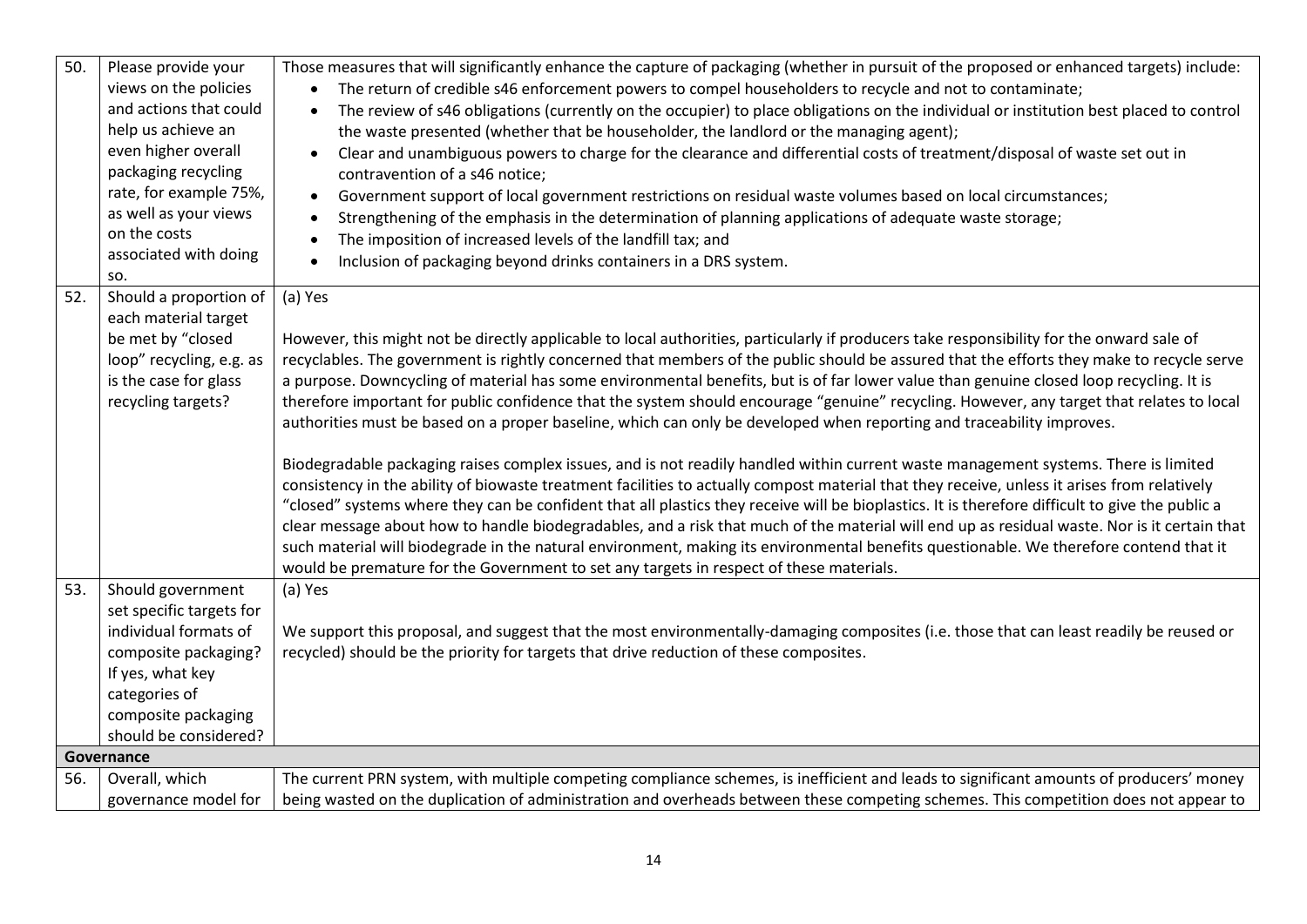| packaging EPR do you<br>prefer?                                                                                                                                                                                            | add appreciable value and risks diminishing the funding that is available to be spent where it is really needed - on collecting, sorting and<br>recycling more packaging and on engaging with the public on behaviour change.                                                                                                                                                                                                                                                                                                                                                                                                                                                                                                                                                                                                                                                                                                                                                                                                                                                                                                  |
|----------------------------------------------------------------------------------------------------------------------------------------------------------------------------------------------------------------------------|--------------------------------------------------------------------------------------------------------------------------------------------------------------------------------------------------------------------------------------------------------------------------------------------------------------------------------------------------------------------------------------------------------------------------------------------------------------------------------------------------------------------------------------------------------------------------------------------------------------------------------------------------------------------------------------------------------------------------------------------------------------------------------------------------------------------------------------------------------------------------------------------------------------------------------------------------------------------------------------------------------------------------------------------------------------------------------------------------------------------------------|
|                                                                                                                                                                                                                            | Our view is therefore that:                                                                                                                                                                                                                                                                                                                                                                                                                                                                                                                                                                                                                                                                                                                                                                                                                                                                                                                                                                                                                                                                                                    |
|                                                                                                                                                                                                                            | The new system should be governed by a single, transparent, not-for-profit producer responsibility organisation that provides a<br>$\bullet$<br>single point of interface; its board should include significant local authority representation; there should be no procurement risks<br>associated with direct local authority-producer compliance scheme working.<br>The body's primary responsibility should be to efficiently collect and transfer funding from producers to those carrying out the<br>$\bullet$<br>necessary collecting, sorting, recycling and communications activities; they should guarantee accurate full net cost recovery those<br>delivering these activities.<br>The body should also guarantee offtake of materials.<br>$\bullet$<br>Producers are best placed to manage the risk related to the value of materials, and there should be no exposure to material price<br>$\bullet$<br>risks for local authorities.<br>Local authorities should not be exposed to any fines/compliance fee risks.<br>$\bullet$<br>Producers should be incentivised to invest down the supply chain.<br>$\bullet$ |
| 57.<br>If you had to modify<br>any of the models in<br>any way to make<br>them better suited to<br>achieve the principles<br>and outcomes<br>government has set<br>for packaging EPR<br>what changes would<br>you suggest? | There is a potential contradiction between the principles of EPR and any solution that requires producers or compliance schemes to<br>compete for evidence.                                                                                                                                                                                                                                                                                                                                                                                                                                                                                                                                                                                                                                                                                                                                                                                                                                                                                                                                                                    |
| 60.<br>Stakeholders have<br>suggested that a<br>compliance fee<br>mechanism similar to<br>the arrangements                                                                                                                 | (a) Yes<br>Firstly, because of the requirement to provide support for authorities who have not been able to award a contract to a compliance scheme<br>for whatever reason. The compliance fee can be set to ensure that each scheme pays into a fund which can support the provision of<br>services to such local authorities.                                                                                                                                                                                                                                                                                                                                                                                                                                                                                                                                                                                                                                                                                                                                                                                                |
| currently in place<br>under the WEEE<br>producer<br>responsibility scheme<br>should be introduced                                                                                                                          | Secondly, because it would potentially be able to fund comprehensive communications.                                                                                                                                                                                                                                                                                                                                                                                                                                                                                                                                                                                                                                                                                                                                                                                                                                                                                                                                                                                                                                           |
| if a competitive                                                                                                                                                                                                           |                                                                                                                                                                                                                                                                                                                                                                                                                                                                                                                                                                                                                                                                                                                                                                                                                                                                                                                                                                                                                                                                                                                                |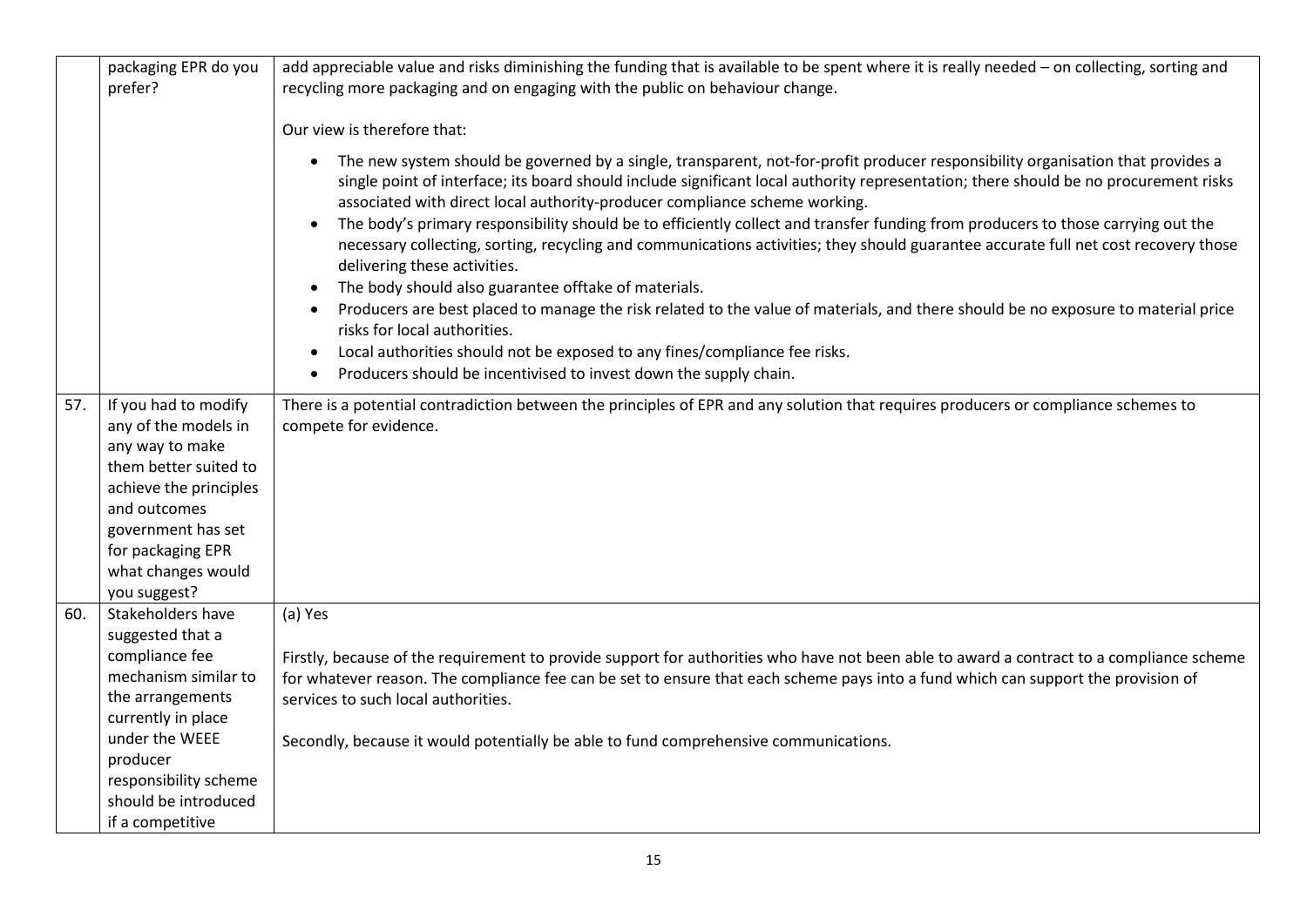|               | evidence market         |                                                                                                                                            |
|---------------|-------------------------|--------------------------------------------------------------------------------------------------------------------------------------------|
|               | continues to operate    |                                                                                                                                            |
|               | such as in Model 1. Do  |                                                                                                                                            |
|               | you agree?              |                                                                                                                                            |
| 62.           | Please let us know      | We support a not for profit model.                                                                                                         |
|               | your thoughts as to     |                                                                                                                                            |
|               | whether the proposed    | The current market-driven PRN system, with multiple competing compliance schemes, is inefficient and leads to significant amounts of       |
|               | single management       | producers' money being wasted on the duplication of administration and overheads between these competing schemes. This competition         |
|               | organisation should     | does not appear to add appreciable value and risks diminishing the funding that is available to be spent where it is really needed - on    |
|               | be established on a     | collecting, sorting and recycling more packaging and on engaging with the public on behaviour change.                                      |
|               | not-for-profit basis or | We also believe that a not-for-profit would be more in line with the need for transparency. The current PRN system is inherently opaque; a |
|               | as a government         | single not-for-profit compliance organisation will create transparency with clear lines of responsibility.                                 |
|               | Arm's Length            |                                                                                                                                            |
|               | Organisation.           |                                                                                                                                            |
| 63.           | If such a management    | (a) Yes                                                                                                                                    |
|               | organisation is         |                                                                                                                                            |
|               | established as not-for- |                                                                                                                                            |
|               | profit, one option is   |                                                                                                                                            |
|               | for government to       |                                                                                                                                            |
|               | invite proposals from   |                                                                                                                                            |
|               | potential operators     |                                                                                                                                            |
|               | and then issue a        |                                                                                                                                            |
|               | licence to operate for  |                                                                                                                                            |
|               | a defined period of     |                                                                                                                                            |
|               | time. Do you agree      |                                                                                                                                            |
|               | with this approach?     |                                                                                                                                            |
| <b>Export</b> |                         |                                                                                                                                            |
| 67.           | Do you agree that       | (a) Yes                                                                                                                                    |
|               | government should       |                                                                                                                                            |
|               | seek to ensure export   | This supports the environmental protection and transparency objectives that will underpin the new system that the consultations propose    |
|               | of packaging waste is   | - and the Resources and Waste Strategy already suggests.                                                                                   |
|               | undertaken in a         |                                                                                                                                            |
|               | transparent and         |                                                                                                                                            |
|               | environmentally         |                                                                                                                                            |
|               | responsible manner?     |                                                                                                                                            |
| 68.           | Do you agree that       | (a) Yes                                                                                                                                    |
|               | measures identified     |                                                                                                                                            |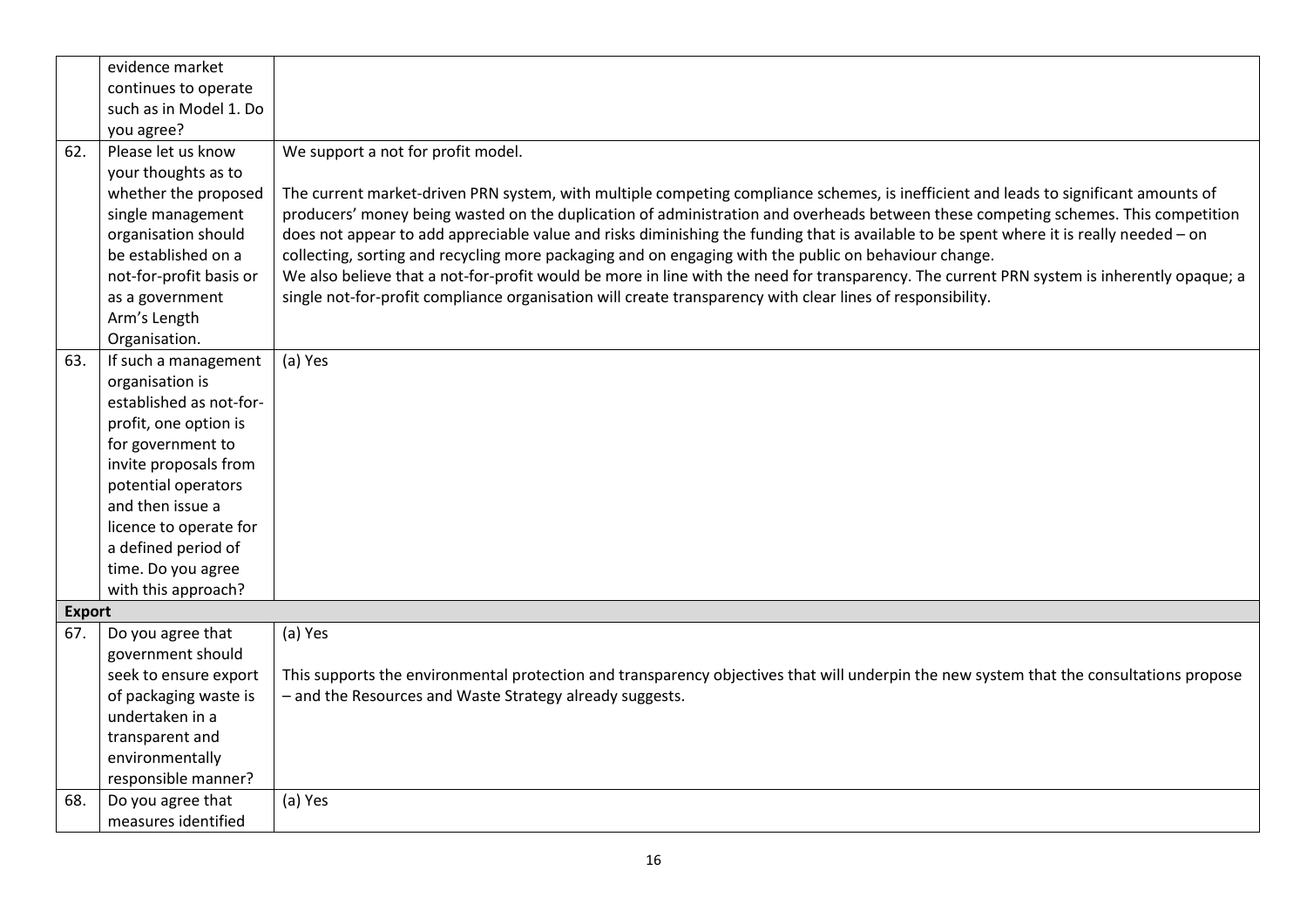|     | here would help                              |                                                                                                                                       |  |  |  |
|-----|----------------------------------------------|---------------------------------------------------------------------------------------------------------------------------------------|--|--|--|
|     | ensure the export of                         |                                                                                                                                       |  |  |  |
|     | packaging waste is                           |                                                                                                                                       |  |  |  |
|     | undertaken in a                              |                                                                                                                                       |  |  |  |
|     | transparent and                              |                                                                                                                                       |  |  |  |
|     | environmentally                              |                                                                                                                                       |  |  |  |
|     | responsible manner?                          |                                                                                                                                       |  |  |  |
| 69. | Have we missed                               | $(b)$ No                                                                                                                              |  |  |  |
|     | potential measures                           |                                                                                                                                       |  |  |  |
|     | that you believe need                        |                                                                                                                                       |  |  |  |
|     | to be considered                             |                                                                                                                                       |  |  |  |
|     | alongside those                              |                                                                                                                                       |  |  |  |
|     | measures we have                             |                                                                                                                                       |  |  |  |
|     | proposed?                                    |                                                                                                                                       |  |  |  |
|     | <b>Transparency</b>                          |                                                                                                                                       |  |  |  |
| 71. | Do you agree that                            | (a) Yes                                                                                                                               |  |  |  |
|     | accredited                                   |                                                                                                                                       |  |  |  |
|     | reprocessors and                             | Such reporting will confirm that income from the sale of evidence has been used to support capacity building, supporting transparency |  |  |  |
|     | exporters should be                          | (EPR Principle 8).                                                                                                                    |  |  |  |
|     | required to report                           |                                                                                                                                       |  |  |  |
|     | their financial                              |                                                                                                                                       |  |  |  |
|     | information?                                 |                                                                                                                                       |  |  |  |
| 72. | Should accredited                            | (a) Yes                                                                                                                               |  |  |  |
|     | reprocessors and                             |                                                                                                                                       |  |  |  |
|     | exporters be required                        | We believe this is required to support development of robust data and transparency (EPR Principle 8).                                 |  |  |  |
|     | to generate evidence                         |                                                                                                                                       |  |  |  |
|     | for every tonne of                           |                                                                                                                                       |  |  |  |
|     | packaging waste that                         |                                                                                                                                       |  |  |  |
|     | they process?                                |                                                                                                                                       |  |  |  |
|     | <b>Compliance monitoring and enforcement</b> |                                                                                                                                       |  |  |  |
| 81. | Do you think a single                        | (a) Yes                                                                                                                               |  |  |  |
|     | database, as opposed                         |                                                                                                                                       |  |  |  |
|     | to the current range                         |                                                                                                                                       |  |  |  |
|     | of methodologies                             |                                                                                                                                       |  |  |  |
|     | available, would be an                       |                                                                                                                                       |  |  |  |
|     | effective alternative?                       |                                                                                                                                       |  |  |  |